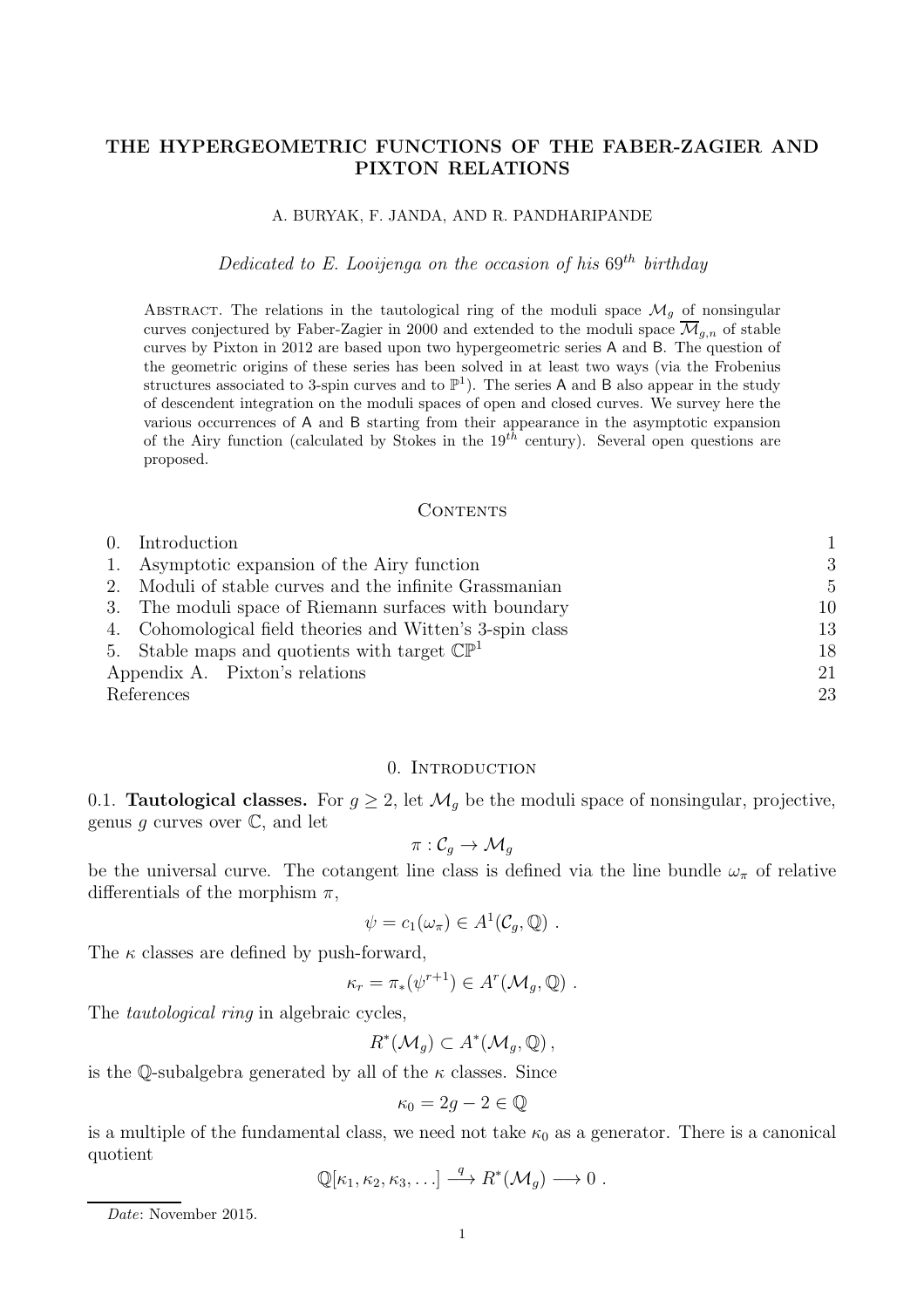The ideal of *tautological relations* among the  $\kappa$  classes is the kernel of q.

0.2. Relations. Faber and Zagier conjectured in 2000 a remarkable set of relations among the  $\kappa$  classes in  $R^*(\mathcal{M}_g)$  which were first proven to hold in [27].

To write the Faber-Zagier relations, we will require the following notation. Let the variable set

$$
\mathbf{p} = \{p_1, p_3, p_4, p_6, p_7, p_9, p_{10}, \dots\}
$$

be indexed by positive integers not congruent to 2 modulo 3. Define the series

$$
\Psi(t, \mathbf{p}) = (1 + tp_3 + t^2 p_6 + t^3 p_9 + ...) \sum_{i=0}^{\infty} \frac{(6i)!}{(3i)!(2i)!} t^i
$$
  
+ 
$$
(p_1 + tp_4 + t^2 p_7 + ...) \sum_{i=0}^{\infty} \frac{(6i)!}{(3i)!(2i)!} \frac{6i+1}{6i-1} t^i.
$$

Since  $\Psi$  has constant term 1, we may take the logarithm. Define the constants  $C_r^{\text{FZ}}$  $r^{\mathsf{FZ}}(\sigma)$  by the formula

$$
\log(\Psi) = \sum_{\sigma} \sum_{r=0}^{\infty} C_r^{\mathsf{FZ}}(\sigma) \; t^r \mathbf{p}^{\sigma} \; .
$$

The above sum is over all partitions  $\sigma$  of size  $|\sigma|$  which avoid parts congruent to 2 modulo 3. The empty partition is included in the sum. To the partition  $\sigma = 1^{n_1}3^{n_3}4^{n_4}\cdots$ , we associate the monomial  $\mathbf{p}^{\sigma} = p_1^{n_1} p_3^{n_3} p_4^{n_4} \cdots$ . Let

$$
\gamma^{\text{FZ}} = \sum_{\sigma} \sum_{r=0}^{\infty} C_r^{\text{FZ}}(\sigma) \kappa_r t^r \mathbf{p}^{\sigma} .
$$

For a series  $\Theta \in \mathbb{Q}[\kappa][[t, \mathbf{p}]]$  in the variables  $\kappa_i$ , t, and  $p_j$ , let  $[\Theta]_{t^r \mathbf{p}^\sigma}$  denote the coefficient of  $t^r \mathbf{p}^{\sigma}$  (which is a polynomial in the  $\kappa_i$ ).

**Theorem 1** (Pandharipande-Pixton). In  $R^r(\mathcal{M}_g)$ , the Faber-Zagier relation

$$
\big[\exp(-\gamma^{\text{FZ}})\big]_{t^r\mathbf{p}^\sigma}=0
$$

holds when  $q - 1 + |\sigma| < 3r$  and  $q \equiv r + |\sigma| + 1 \mod 2$ .

As a corollary of the proof [27] of Theorem 1, a stronger boundary result was obtained. If  $g-1+|\sigma| < 3r$  and  $g \equiv r+|\sigma|+1 \mod 2$ , then

(1) 
$$
\left[ \exp(-\gamma^{\text{FZ}}) \right]_{t^r \mathbf{p}^\sigma} \in R^*(\partial \overline{\mathcal{M}}_g) .
$$

Not only is the Faber-Zagier relation 0 in  $R^*(\mathcal{M}_g)$ , but the relation is equal to a tautological class supported on the boundary of the moduli space  $\overline{\mathcal{M}}_q$ .

A precise conjecture for the boundary terms (and much more) has been proposed by Pixton in [31]. We review the complete form of Pixton's relations in Appendix A, see also [28, 31]. Pixton has conjectured that his relations provide a complete set of tautological relations in the Chow rings of the moduli spaces  $\mathcal{M}_{g,n}$ . Since Pixton's relations restrict to the Faber-Zagier relations, the hypergeometric series

$$
\mathsf{A}(z) = \sum_{i=0}^{\infty} \frac{(6i)!}{(3i)!(2i)!} \left(\frac{z}{288}\right)^i, \quad \mathsf{B}(z) = \sum_{i=0}^{\infty} \frac{(6i)!}{(3i)!(2i)!} \frac{6i+1}{6i-1} \left(\frac{z}{288}\right)^i, \quad z = 288t
$$

also occur in the formula of Pixton. In fact, just as above for Faber and Zagier, the series A and B are the only non-formal inputs for Pixton.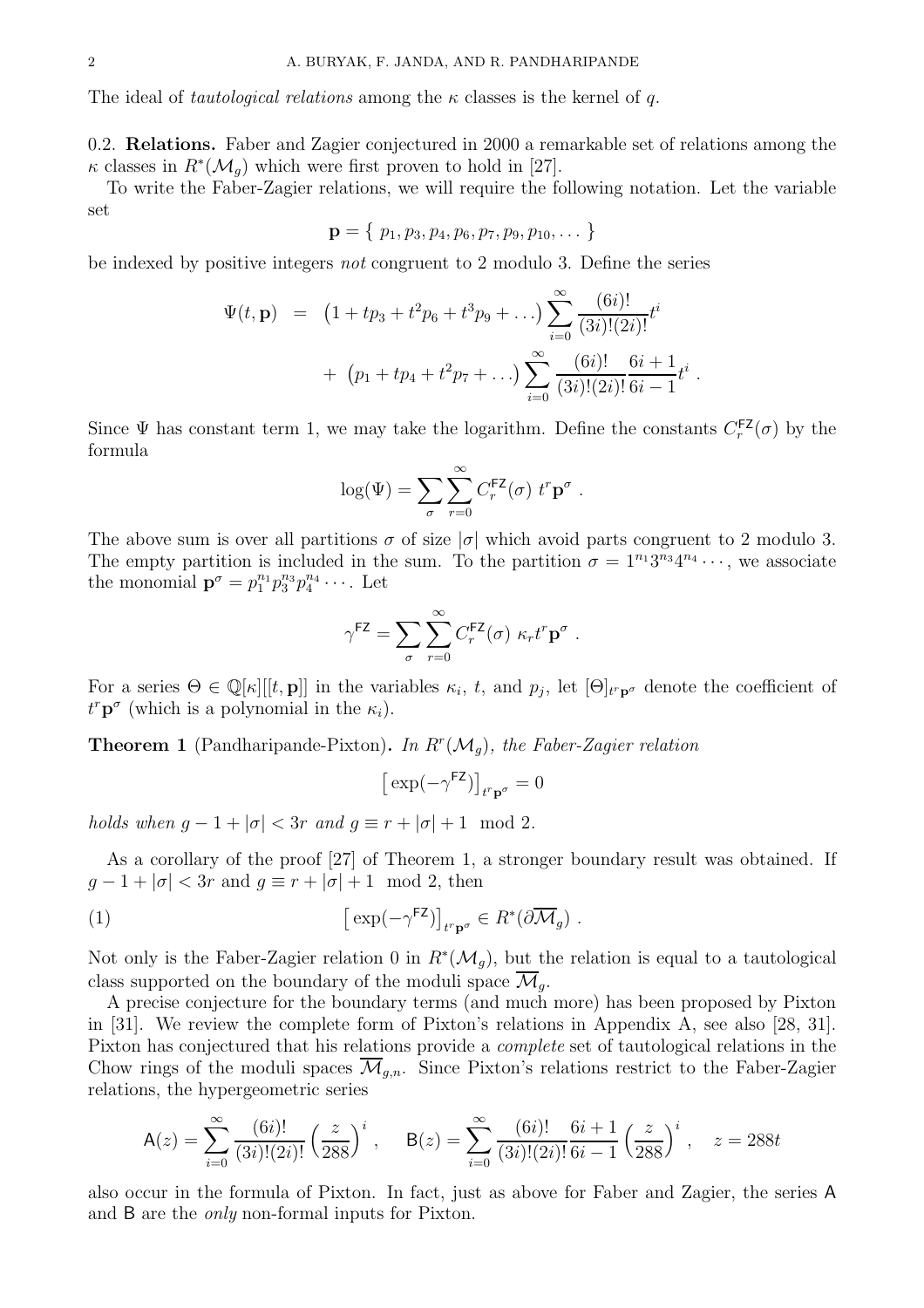0.3. Differential equations. The series A and B are easily related via the following differential equation:

$$
3z^2 \frac{dA}{dz} + \left(\frac{z}{2} - 1\right) A = B.
$$

Hence, we often view A as the more fundamental function. The main hypergeometric differential equation satisfied by A is:

$$
3z^{2}\frac{d^{2}\mathsf{A}}{dz^{2}} + (6z - 2)\frac{d\mathsf{A}}{dz} + \frac{5}{12}\mathsf{A} = 0.
$$

0.4. Origins of A and B. In order to prove the Faber-Zagier and Pixton relations, geometric sources for the series A and B were found. At present, two successful approaches are known: via the Frobenius geometries of 3-spin curves [28] and of  $\mathbb{P}^1$  [16, 17, 27]. The two approaches lead to two different geometric origins for A and B.

More recently, occurances of A have been noticed [3] in the generating series of descendent integrals over the moduli spaces of open Riemann surfaces [30]. Remarkably, the series A can already be seen in the asymptotic expansion of the Airy function related to the Witten-Kontsevich theory of descendent integration over  $\overline{\mathcal{M}}_{q,n}$ . Our goal here is to survey these various appearances of the series A and B.

The occurances connected to descendent integration have not (yet) played a role in proofs of the Faber-Zagier and Pixton relations. Perhaps the reverse is more likely: the relations could be used to constrain descendent integration. For integration against the product of the top two Chern classes of the Hodge bundle,

$$
\lambda_g \lambda_{g-1} \in A^{2g-1}(\overline{\mathcal{M}}_{g,n}, \mathbb{Q}),
$$

corresponding to the geometry of the moduli space of nonsingular curves, a subset of Pixton's relations have been shown in [29, 32] to imply the  $\lambda_q \lambda_{q-1}$  descendent formula [9, 11].

0.5. Acknowledgements. We thank C. Faber, A. Pixton, S. Shadrin, J. Solomon, R. Tessler, and D. Zvonkine for discussions related to the tautological ring, descendent integration, and the hypergeometric series A and B.

A.B. was supported by the grants ERC-2012-AdG-320368-MCSK, RFFI 13-01-00075, and NSh-4850.2012.1. F.J. was supported by the grant SNF-200021-143274. R.P. was partially supported by SNF-200021-143274, ERC-2012-AdG-320368-MCSK, SwissMap, and the Einstein Stiftung. The paper was completed while F.J. and R.P. were visiting Humboldt University in Berlin.

### 1. Asymptotic expansion of the Airy function

Define the closely related functions  $A$  and  $B$  by

$$
\mathcal{A}(x) = \mathsf{A}(-x^3) , \quad \mathcal{B}(x) = \mathsf{B}(-x^3) .
$$

We see

$$
\mathcal{A}(x) = \sum_{j=0}^{\infty} a_j x^{3j} = 1 - \frac{5}{24} x^3 + \dots, \quad -\mathcal{B}(x) = \sum_{j=0}^{\infty} b_j x^{3j} = 1 + \frac{7}{24} x^3 + \dots
$$

where the coefficients  $a_j$  and  $b_j$  are

$$
a_j = (-1)^j \frac{(6j)!}{288^j (2j)!(3j)!}, \quad b_j = -\frac{6j+1}{6j-1} a_j \quad j \ge 0.
$$

The series  $\mathcal{A}(x)$  is related to the classical Airy function in the following way. The Airy function  $Ai(x)$  is defined by

(2) 
$$
\text{Ai}(x) = \int_0^\infty \cos\left(\frac{t^3}{3} + xt\right) dt, \quad x \in \mathbb{R}.
$$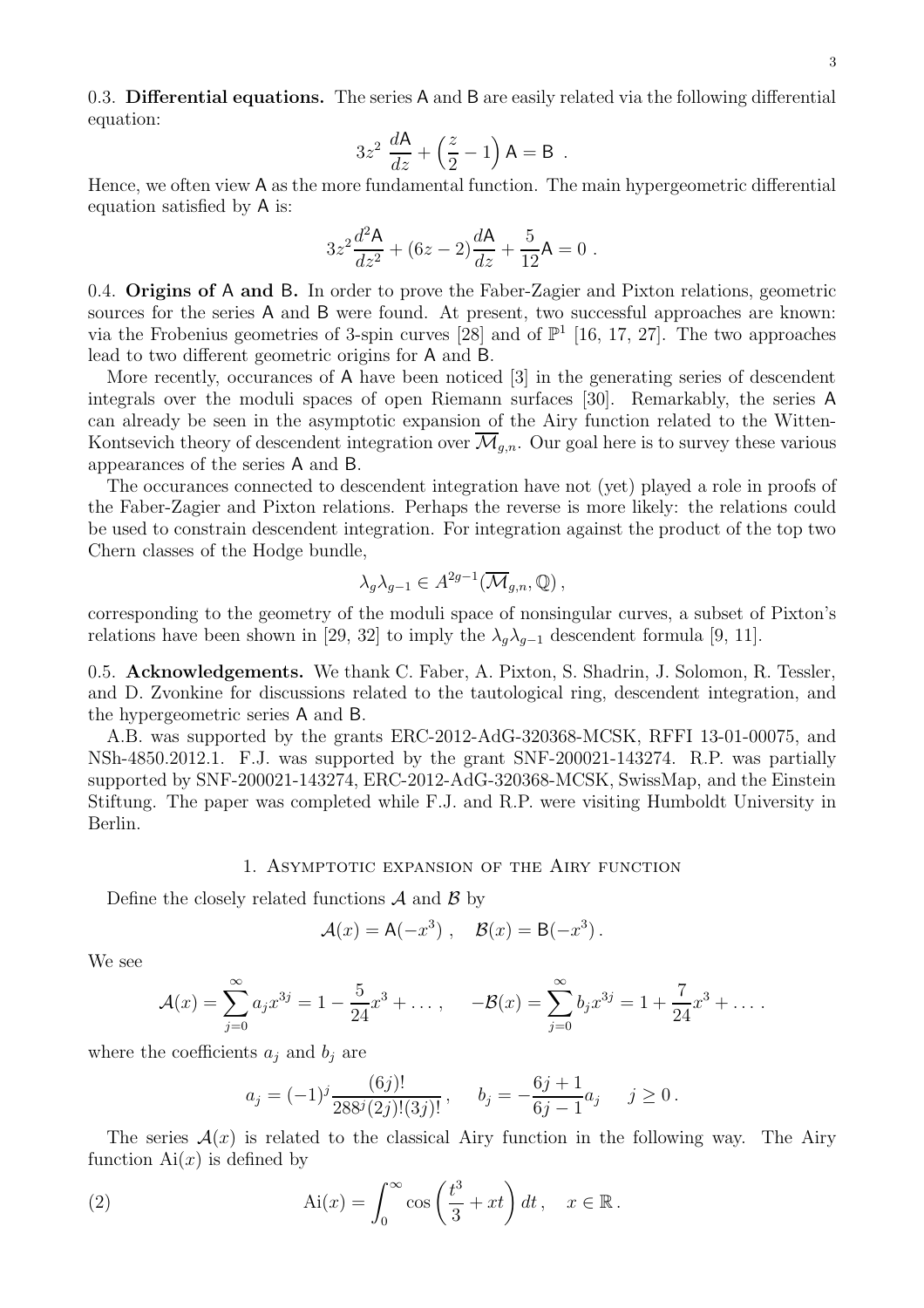

FIGURE 1. Shift of the integration contour

It is the unique (up to a scalar factor) bounded real solution of the Airy differential equation  $(y)$  y  $y'' = xy$ .

The Airy function Ai(x) has the following asymptotic expansion for  $x \to \infty$ ,

(4) 
$$
\text{Ai}(x) \approx_{x \to \infty} \frac{\sqrt{\pi}}{2} x^{-\frac{1}{4}} e^{-\frac{2}{3}x^{\frac{3}{2}}} \mathcal{A}\left(2^{-\frac{1}{3}} x^{-\frac{1}{2}}\right),
$$

see [8, pages 22-23].

We review here the short derivation of asymptotic expansion  $(4)$ . We may write the oscillatory integral defining the Airy function as

(5) 
$$
Ai(x) = \int_0^\infty cos\left(\frac{t^3}{3} + xt\right) dt = \frac{1}{2} \int_{-\infty}^\infty e^{i\left(\frac{t^3}{3} + xt\right)} dt.
$$

Viewing (5) as a complex line integral, we move the integration contour from  $\{\text{Im}(t) = 0\}$  to  ${\rm Im}(t) = i\sqrt{x}$  by shifting the integration variable t by  $i\sqrt{x}$ . There are no poles in the region

$$
0\leq \operatorname{Im} t\leq \sqrt{x}\,.
$$

Let us check that the integrals of the function  $\frac{1}{2}e^{i(\frac{t^3}{3}+xt)}$  over the arcs  $\Gamma_1$  and  $\Gamma_2$  (see Figure 1) go to zero, when R goes to infinity. If R is big enough, then  $\alpha \leq \frac{\pi}{6}$  $\frac{\pi}{6}$  and we have

$$
\begin{aligned}\n\left| \frac{1}{2} \int_{\Gamma_2} e^{i \left( \frac{t^3}{3} + xt \right)} dt \right| &= \left| \frac{1}{2} \int_{\Gamma_1} e^{i \left( \frac{t^3}{3} + xt \right)} dt \right| \\
&\leq \left| \frac{R}{2} \int_0^\alpha \left| e^{i \left( \frac{R^3}{3} e^{3i\phi} + xRe^{i\phi} \right)} \right| d\phi \right| \\
&= \left| \frac{R}{2} \int_0^\alpha e^{-\frac{R^3}{3} \sin 3\phi - xR \sin \phi} d\phi \right| \\
&\text{by Jordan's inequality} \quad \frac{R}{2} \int_0^\alpha e^{-\frac{2}{\pi} (R^3 + xR) \phi} d\phi \\
&= \left| \frac{\pi}{4(R^2 + x)} \left( 1 - e^{-\frac{2}{\pi} (R^3 + xR) \alpha} \right) \xrightarrow[R \to \infty]{} 0.\n\end{aligned}
$$

Therefore, we obtain

$$
\text{Ai}(x) = \frac{1}{2} \int_{-\infty}^{\infty} e^{i\frac{t^3}{3} - \sqrt{x}t^2 - \frac{2}{3}x^{3/2}} \text{d}t.
$$

Scaling t by  $(2\sqrt{x})^{1/2}$  makes the integrand a deformed Gaussian integral:

$$
\text{Ai}(x) = e^{-\frac{2}{3}x^{3/2}} \frac{x^{-\frac{1}{4}}}{2\sqrt{2}} \int_{-\infty}^{\infty} e^{-\frac{t^2}{2}} e^{ix^{-3/4} \frac{t^3}{6\sqrt{2}}} dt.
$$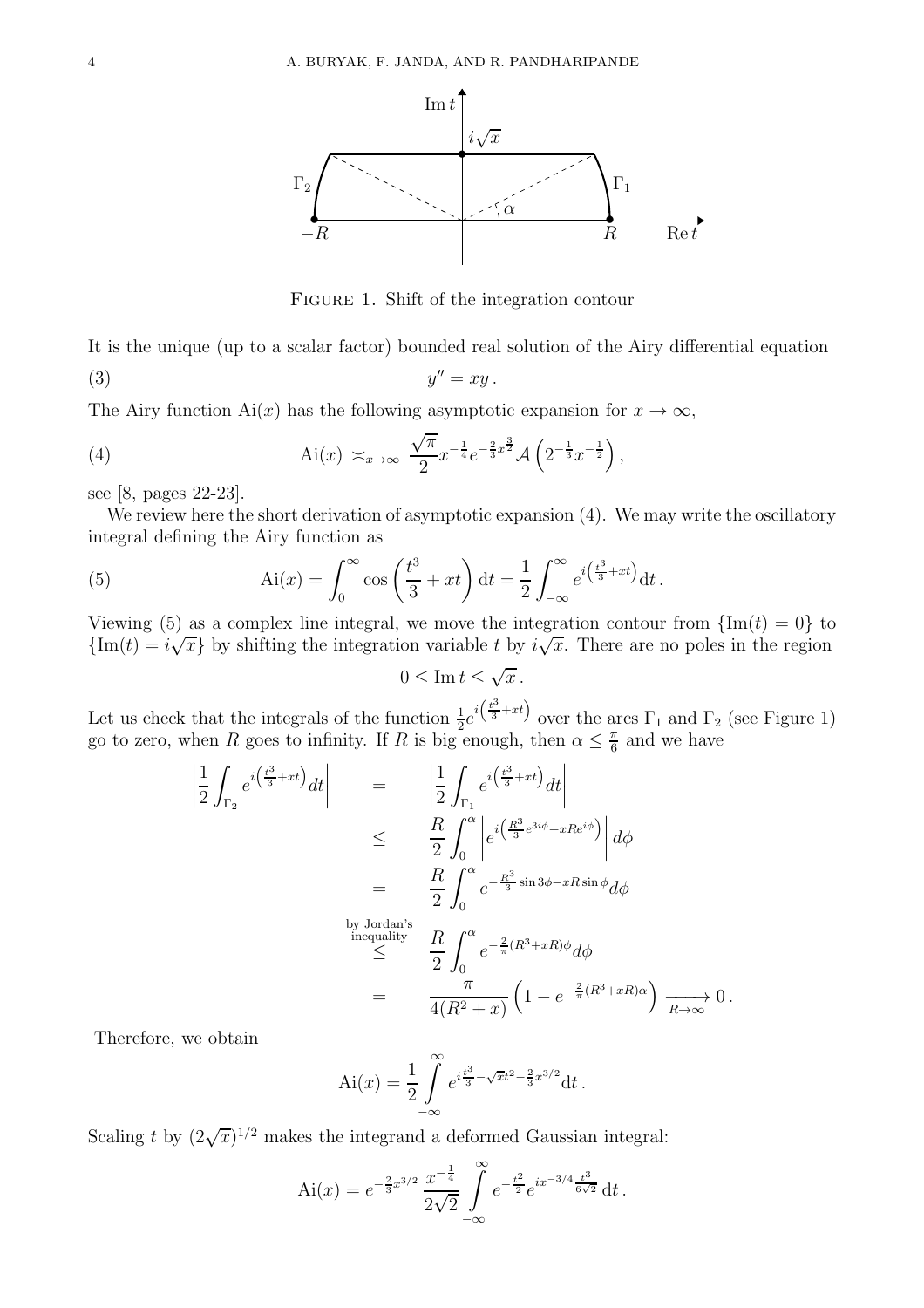By dominated convergence, we see

$$
e^{-\frac{2}{3}x^{3/2}}\frac{x^{-\frac{1}{4}}}{2\sqrt{2}}\sum_{j=0}^{\infty}\int_{-\infty}^{\infty}e^{-\frac{t^2}{2}}\frac{1}{j!}\left(\frac{it^3}{6\sqrt{2}x^{3/4}}\right)^j dt = e^{-\frac{2}{3}x^{3/2}}\frac{x^{-\frac{1}{4}}}{2\sqrt{2}}\sum_{j=0}^{\infty}\frac{x^{-3j/4}}{(-6\sqrt{2}i)^j j!}\int_{-\infty}^{\infty}e^{-\frac{t^2}{2}}t^{3j}dt
$$

is an asymptotic expansion for Ai(x) for  $x \to \infty$ . Using

$$
\int_{-\infty}^{\infty} e^{-\frac{t^2}{2}} t^j dt = \begin{cases} \sqrt{2\pi} (j-1)!!, & \text{if } j \text{ is even,} \\ 0, & \text{if } j \text{ is odd,} \end{cases}
$$

we arrive at

Ai(x) 
$$
\approx_{x \to \infty}
$$
  $\frac{\sqrt{\pi}}{2} e^{-\frac{2}{3}x^{3/2}} x^{-\frac{1}{4}} \sum_{j=0}^{\infty} \frac{(6j-1)!!}{(6\sqrt{2}i)^{2j}(2j)!} x^{-3j/2}$   

$$
= \frac{\sqrt{\pi}}{2} e^{-\frac{2}{3}x^{3/2}} x^{-\frac{1}{4}} \sum_{j=0}^{\infty} \frac{(6j)!}{(2j)!(3j)!} \left(-\frac{x^{-3/2}}{576}\right)^j,
$$

which is exactly (4).

Similarly, for the derivative of  $Ai(x)$ ,

$$
Ai'(x) = \frac{1}{2} \int_{-\infty}^{\infty} e^{i\left(\frac{t^3}{3} + xt\right)} it \, dt,
$$

we obtain the asymptotic expansion

Ai'(x) 
$$
\times_{x\to\infty} \frac{\sqrt{\pi}}{2} e^{-\frac{2}{3}x^{3/2}} x^{\frac{1}{4}} \sum_{j=0}^{\infty} \frac{(6j)!}{(2j)!(3j)!} \frac{6j+1}{6j-1} \left(-\frac{x^{-3/2}}{576}\right)^j
$$
,

or equivalently,

Ai'(x) 
$$
\times_{x\to\infty} \frac{\sqrt{\pi}}{2} x^{\frac{1}{4}} e^{-\frac{2}{3}x^{\frac{3}{2}}} \mathcal{B} \left( 2^{-\frac{1}{3}} x^{-\frac{1}{2}} \right).
$$

#### 2. Moduli of stable curves and the infinite Grassmanian

2.1. Overview. The series A appears in the intersection theory of the moduli space  $\overline{\mathcal{M}}_{q,n}$  of stable curves. We start by reviewing Witten's conjecture governing descendent integration in Section 2.2. Kontsevich's formula for the generating series  $F<sup>c</sup>$  of the descendents is expressed in terms of integrals over spaces of Hermitian matrices. Certain specializations of the descendent partition function  $\exp(F^c)$  may be expressed as ratios of simple determinants. As an almost immediate consequence, the most basic of these specialization of  $\exp(F^c)$  coincides with the hypergeometric series A.

In Section 2.4, we review a well-known construction associating a tau-function of the KP hierarchy to any point of the infinite dimensional Grassmanian. We then present a result of Kac and Schwarz which explicitly describes the point in the Grassmanian corresponding to the partition function  $\exp(F^c)$ . The series A and B emerge here and play a prominent role.

2.2. Witten's conjecture. Let  $\overline{\mathcal{M}}_{g,n}$  be the moduli space of genus g stable curves over  $\mathbb C$  with n marked points. The first Chern class of the contangent line at the  $i<sup>th</sup>$  marking is denoted by

$$
\psi_i \in A^1(\overline{\mathcal{M}}_{g,n}, \mathbb{Q})\,.
$$

We define the *descendent* integrals by

(6) 
$$
\langle \tau_{k_1} \tau_{k_2} \dots \tau_{k_n} \rangle_g^c = \int_{\overline{\mathcal{M}}_{g,n}} \psi_1^{k_1} \psi_2^{k_2} \dots \psi_n^{k_n}.
$$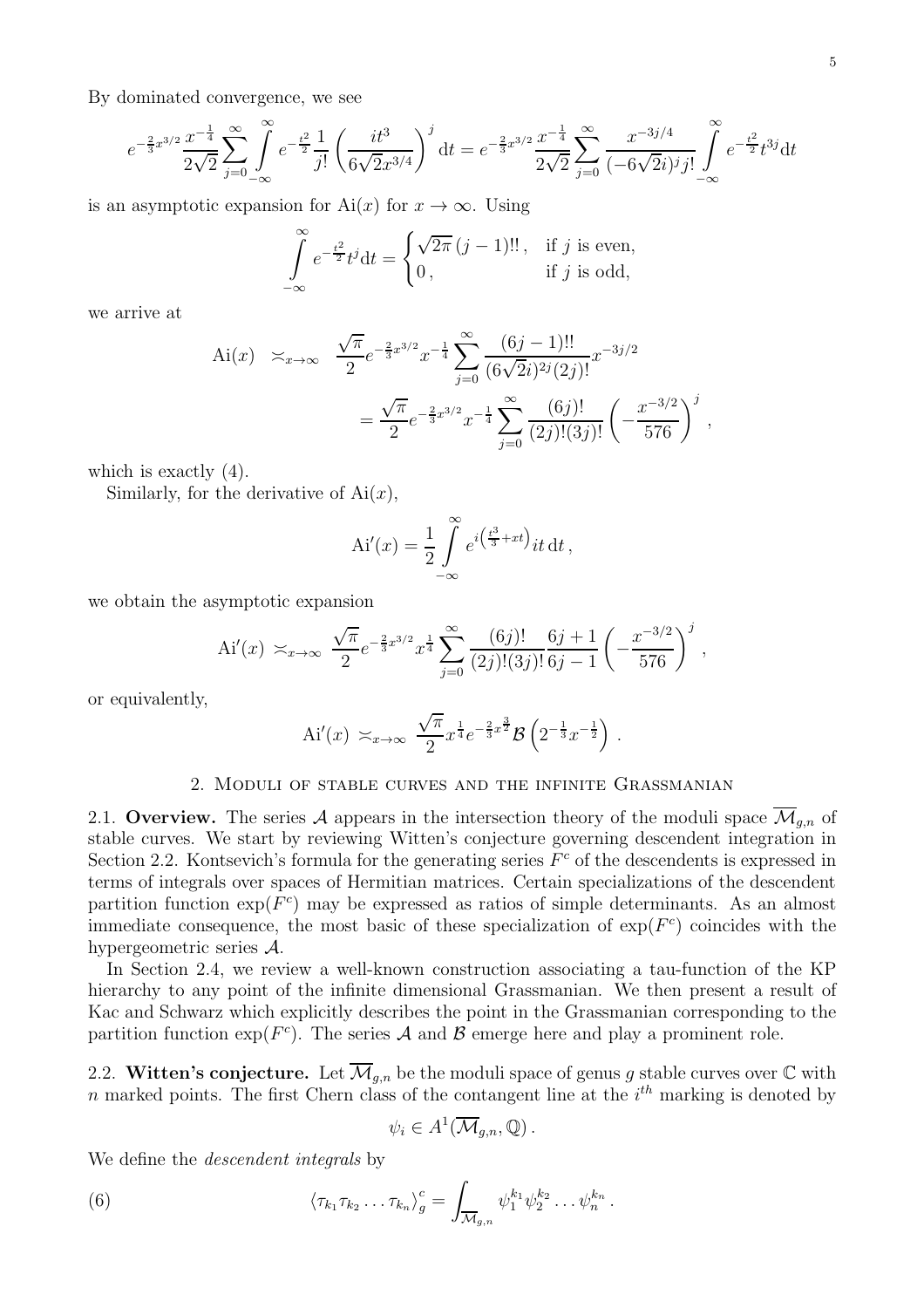The bracket (6) vanishes unless the dimension constraint

$$
3g - 3 + n = \sum_{i=1}^{n} k_i
$$

is satisfied. The superscript c here indicates integration over the moduli of compact Riemann surfaces. Integration over the moduli of open Riemann surfaces will be considered in Section 3.

We introduce variables  $\{t_i\}_{i\geq 0}$  and define the generating series

$$
F^{c}(t_{0}, t_{1}, \ldots) = \sum_{\substack{g \geq 0, n \geq 1 \\ 2g-2+n>0}} \frac{1}{n!} \sum_{k_{1}, \ldots, k_{n} \geq 0} \langle \tau_{k_{1}} \tau_{k_{2}} \ldots \tau_{k_{n}} \rangle_{g}^{c} t_{k_{1}} t_{k_{2}} \ldots t_{k_{n}}
$$

.

Witten [36] conjectured that the partition function  $\exp(F^c)$  is a tau-function of the KdV hierarchy. In particular,

$$
u = \frac{\partial^2 F^c}{\partial t_0^2}
$$

is a solution of the KdV hierarchy. The first equations of the hierarchy are

$$
u_{t_1} = uu_x + \frac{1}{12}u_{xxx},
$$
  
\n
$$
u_{t_2} = \frac{1}{2}u^2u_x + \frac{1}{12}(2u_xu_{xx} + uu_{xxx}) + \frac{1}{240}u_{xxxxx},
$$
  
\n
$$
\vdots
$$

where we have identified x here with  $t_0$ . Witten's conjecture was proven by Kontsevich [21]. See [20, 24, 26] for other proofs.

### 2.3. Kontsevich's matrix integral.

2.3.1. Matrix integrals. Kontsevich [21] proposed a representation of the partition function  $\exp(F^c)$  in terms of integrals over spaces of Hermitian matrices. To connect  $\exp(F^c)$  to the hypergeometric series A, we will use Kontsevich's matrix model.

Let  $\mathcal{H}_N$  denote the  $N^2$ -dimensional real vector space of Hermitian  $N \times N$  matrices,

$$
\mathcal{H}_N = \left\{ \ H = (h_{i,j}) \in \text{Mat}_{N,N}(\mathbb{C}) \ \Big| \ h_{i,j} = \overline{h}_{j,i} \ \right\}.
$$

We introduce coordinates  ${x_{i,i}}_{1\leq i\leq N}$  and  ${x_{i,j}, y_{i,j}}_{1\leq i\leq j\leq N}$  on  $\mathcal{H}_N$  by

$$
x_{i,i} = h_{i,i},
$$
  
\n $x_{i,j} = \text{Re}(h_{i,j})$  and  $y_{i,j} = \text{Im}(h_{i,j}), i < j.$ 

A volume form on  $\mathcal{H}_N$  is defined by

$$
dv(H) = \prod_i dx_{i,i} \prod_{i < j} dx_{i,j} dy_{i,j} \, .
$$

Let  $\Lambda$  be a diagonal  $N \times N$  matrix with positive real entries  $\Lambda_1, \ldots, \Lambda_N$  along the diagonal. Define a Gaussian measure on the space  $\mathcal{H}_N$  by

$$
d\mu_{\Lambda}(H) = c_{\Lambda,N} e^{-\frac{1}{2}\text{tr}(H^2\Lambda)} dv(H),
$$

where the normalization

$$
c_{\Lambda,N} = (2\pi)^{-N^2/2} \prod_i \Lambda_i^{1/2} \prod_{i < j} (\Lambda_i + \Lambda_j)
$$

is determined by the constraint

$$
\int_{\mathcal{H}_N} d\mu_{\Lambda,N}(H) = 1\,.
$$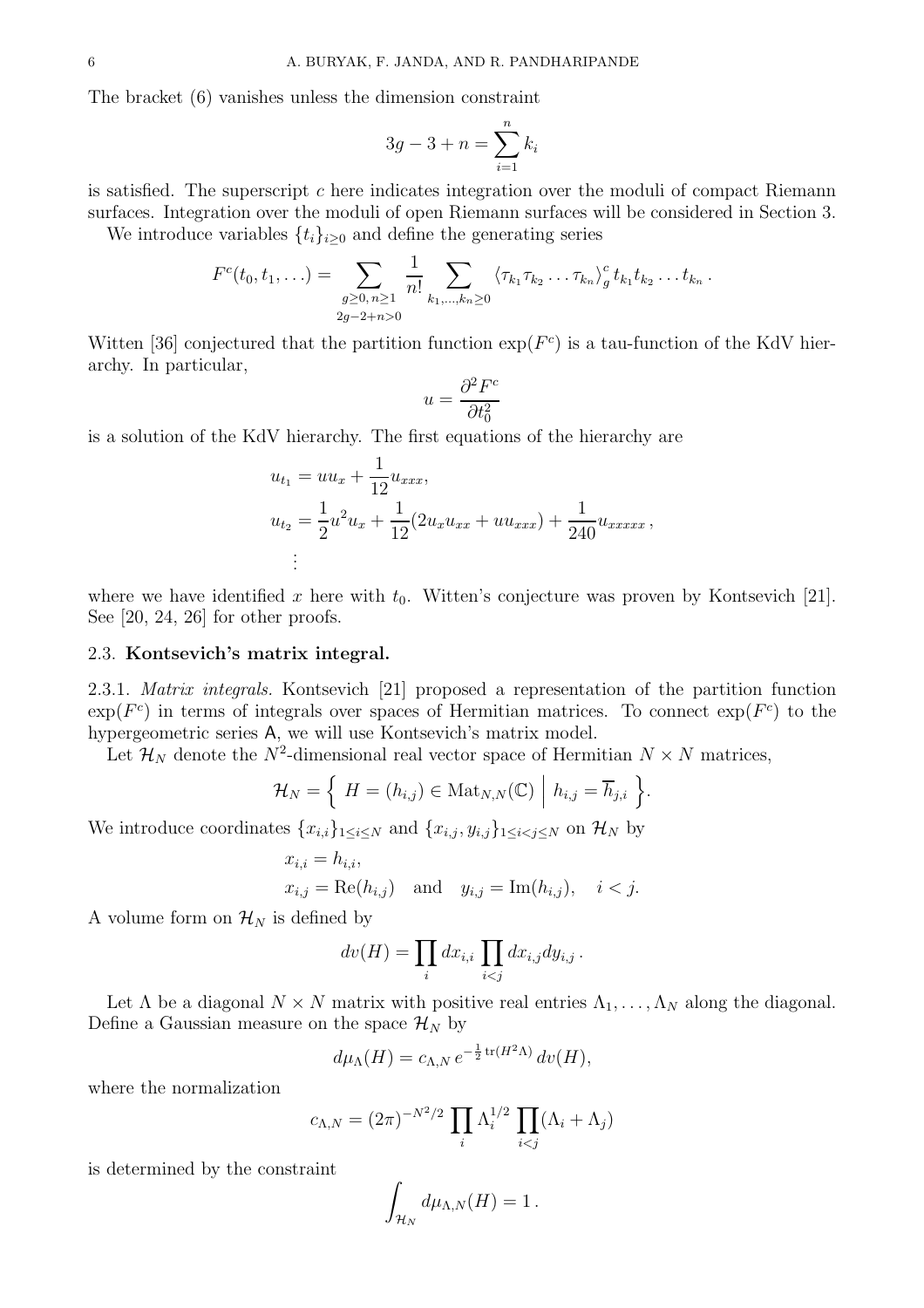Since  $\left| e^{\frac{i}{6}\text{tr}(H^3)} \right| \leq 1$ , for  $H \in \mathcal{H}_N$ , the integral

(7) 
$$
\int_{\mathcal{H}_N} e^{\frac{i}{6} \operatorname{tr}(H^3)} d\mu_{\Lambda,N}(H)
$$

is convergent and defines a function of  $(\Lambda_1, \ldots, \Lambda_N) \in \mathbb{R}_{>0}^N$ . When  $\Lambda_j^{-1} \to 0$ , the function (7) admits an asymptotic expansion given by

(8) 
$$
\int_{\mathcal{H}_N} e^{\frac{i}{6}\text{tr}(H^3)} d\mu_{\Lambda,N}(H) \asymp_{\Lambda_j^{-1}\to 0} \exp(F^c)|_{t_i=-(2i-1)!! \text{tr}(\Lambda^{-2i-1})},
$$

The above expansion (8) is called Kontsevich's formula [21].

2.3.2. Determinantal formulas. Via an averaging procedure over the unitary group applied to the left side of (8), the following formula can be obtained:

(9) 
$$
\exp(F^c)|_{t_i = -(2i-1)!! \operatorname{tr}(\Lambda^{-2i-1})} = \frac{\left| (D_j^{i-1} \mathcal{A}(\Lambda_j^{-1}))_{1 \le i,j \le N} \right|}{\prod_{1 \le i < j \le N} (\Lambda_j - \Lambda_i)},
$$

where  $D_j$  is the differential operator

$$
D_j = -\frac{1}{\Lambda_j} \frac{d}{d\Lambda_j} + \Lambda_j + \frac{1}{2\Lambda_j^2}.
$$

We recommend [15, Section 2.2] for a quick derivation of (9). In Section 2.3.3, we provide a direct proof for  $N = 1$ .

2.3.3. Case  $N = 1$ . For  $N = 1$ , Kontsevich's formula (8) yields

$$
\frac{\sqrt{\lambda}}{\sqrt{2\pi}}\int_{\mathbb{R}}e^{\frac{i}{6}t^3-\frac{1}{2}t^2\lambda}dt \;\asymp_{\lambda^{-1}\to 0} \; \exp(F^c)|_{t_i=-(2i-1)!!\lambda^{-2i-1}}.
$$

Clearly, the left-hand side is equal to  $\frac{1}{\sqrt{2}}$  $\frac{1}{2\pi} \int_{\mathbb{R}} e^{\frac{i}{6}\lambda^{-\frac{3}{2}}t^3} e^{-\frac{1}{2}t^2} dt$ . We compute:

$$
\frac{1}{\sqrt{2\pi}} \int_{\mathbb{R}} e^{\frac{i}{6}\lambda^{-\frac{3}{2}}t^{3}} e^{-\frac{1}{2}t^{2}} dt \quad \asymp_{\lambda^{-1}\to 0} \quad \sum_{j=0}^{\infty} \left( \frac{1}{\sqrt{2\pi}} \int_{\mathbb{R}} \frac{i^{j}}{6^{j}j!} t^{3j} e^{-\frac{1}{2}t^{2}} dt \right) \lambda^{-\frac{3}{2}j} \n= \sum_{j=0}^{\infty} (-1)^{j} \frac{(6j-1)!!}{36^{j}(2j)!} \lambda^{-3j} \n= \mathcal{A}(\lambda^{-1}).
$$

We have arrived at a direct connection between descendent integration and the series  $\mathcal{A}(\lambda^{-1})$ ,

(10) 
$$
\exp(F^{c})|_{t_{i} = -(2i-1)!!\lambda^{-2i-1}} = \mathcal{A}(\lambda^{-1}).
$$

Pixton's relations constrain tautological classes on  $\overline{\mathcal{M}}_{q,n}$  and hence also descendent integrals. In fact, Pixton's relations are expected to uniquely determine the descendent theory, but the implication is not yet proven. A simpler question, since both involve the hypergeometric series A, is the following.

Question 1. Can the specialization of the partition fuction (10) be derived from Pixton's relations?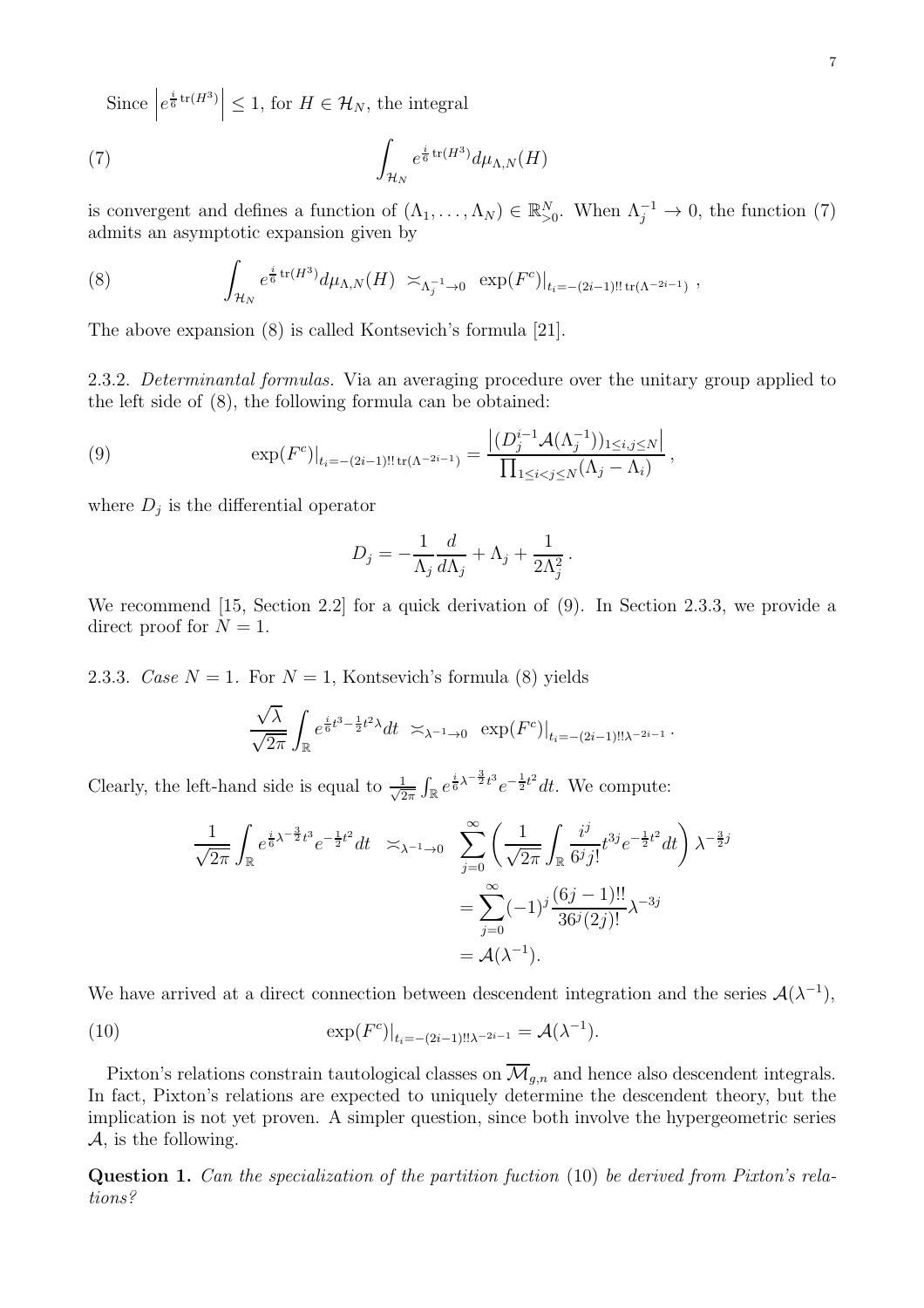# 2.4. The Infinite Grassmanian and tau-functions of the KP hierarchy.

2.4.1. Brief introduction to the KP hierarchy. A pseudo-differential operator A is a Laurent series

$$
A = \sum_{n=-\infty}^{m} a_n(T) \partial_x^n,
$$

where  $m \in \mathbb{Z}$  and the coefficients  $a_n(T)$  are formal power series in the variables  $\{T_i\}_{i\geq 1}$ ,

$$
a_n(T) \in \mathbb{C}[[T_1, T_2, T_3, \ldots]].
$$

We identify the variable x with  $T_1$ . The non-negative and negative degree parts of the pseudodifferential operator A are defined by

$$
A_{+} = \sum_{n=0}^{m} a_{n} \partial_{x}^{n}
$$
 and  $A_{-} = A - A_{+}$ .

The product of pseudo-differential operators is defined by the following commutation rule:

$$
\partial_x^k \circ f = \sum_{l=0}^{\infty} \frac{k(k-1)\dots(k-l+1)}{l!} \frac{\partial^l f}{\partial x^l} \partial_x^{k-l} ,
$$

where  $k \in \mathbb{Z}$  and  $f \in \mathbb{C}[[T_1, T_2, T_3, \ldots]].$ 

Consider the pseudo-differential operator

$$
L = \partial_x + \sum_{i \ge 1} w_i \partial_x^{-i}.
$$

The KP hierarchy is the following system of partial differential equations for the power series  $w_i$ :

(11) 
$$
\frac{\partial L}{\partial T_n} = [(L^n)_+, L], \quad n = 1, 2, 3, ....
$$

For  $n = 1$ , the equation is equivalent to

$$
\frac{\partial w_i}{\partial T_1} = \frac{\partial w_i}{\partial x}, \quad \forall i \ge 1,
$$

compatible with our identification of x with  $T_1$ .

Suppose an operator  $L$  satisfies the system  $(11)$ . Then there exists a pseudo-differential operator  $P$  of the form

(12) 
$$
P = 1 + \sum_{n \ge 1} p_n(T) \partial_x^{-n},
$$

satisfying  $L = P \circ \partial_x \circ P^{-1}$  and

(13) 
$$
\frac{\partial P}{\partial T_n} = -(L^n)_\circ P, \qquad n = 1, 2, 3, \dots
$$

The operator  $P$  is the *dressing* operator and (13) are the Sato-Wilson equations. The Laurent series

$$
\widehat{P}(T;z) = 1 + \sum_{n \ge 1} p_n(T) z^{-n}
$$

is the symbol of the dressing operator P.

We can now introduce the notion of a tau-function. Denote by  $G<sub>z</sub>$  the *shift operator* which acts on a power series  $f \in \mathbb{C}[[T_1, T_2, T_3, \ldots]]$  as follows:

$$
G_z(f)\Big(T_1,T_2,T_3,\dots\Big)=f\Big(T_1-\frac{1}{z},\,T_2-\frac{1}{2z^2},\,T_3-\frac{1}{3z^3},\dots\Big)\,.
$$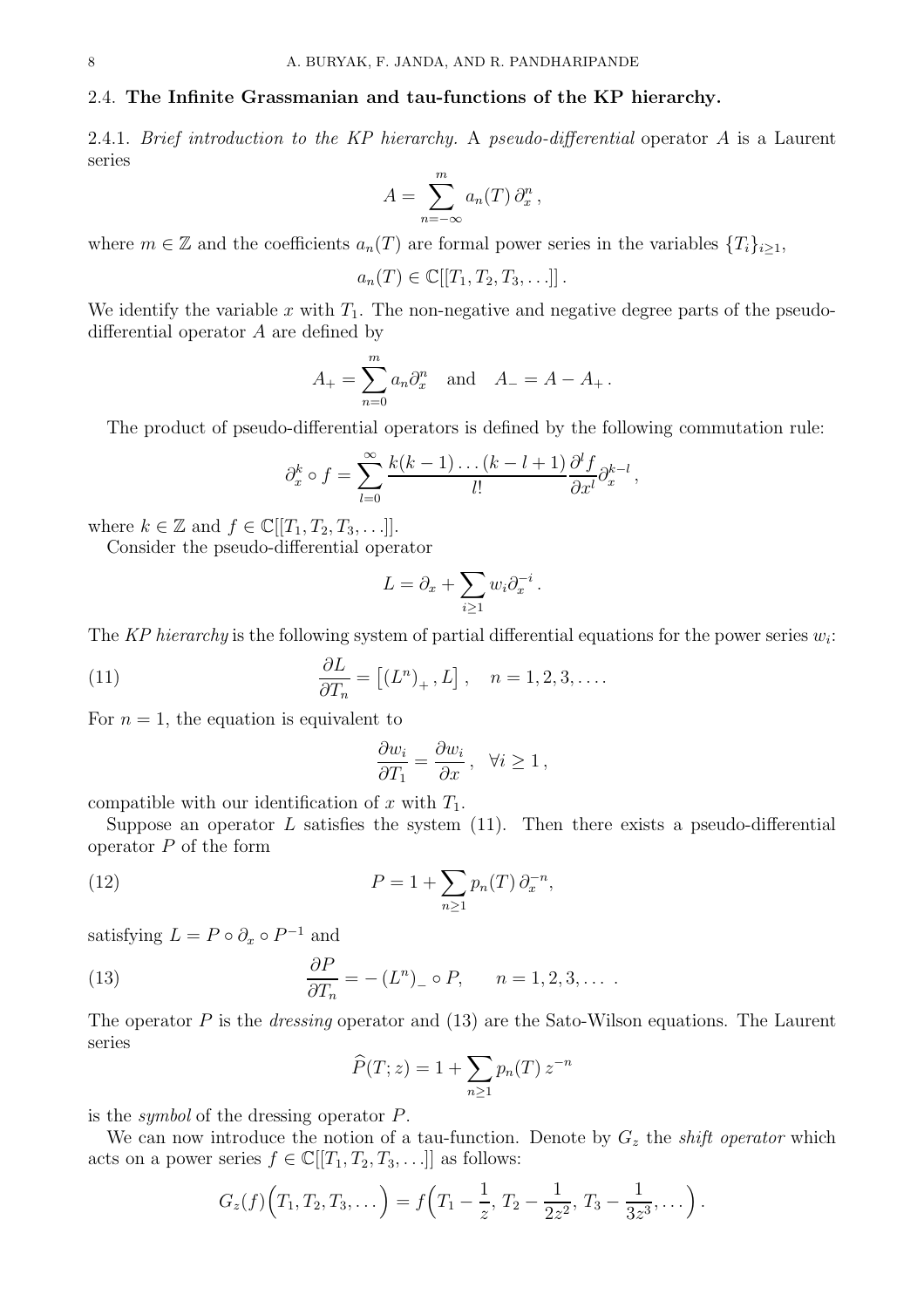9

Let  $P = 1 + \sum_{n \geq 1} p_n(T) \partial_x^{-n}$  be the dressing operator of some operator L satisfying the KP hierarchy (11). Then there exists a series  $\tau \in \mathbb{C}[[T_1, T_2, T_3, \ldots]]$  with constant term  $\tau|_{\{T_i=0\}}=1$ for which

$$
\widehat{P} = \frac{G_z(\tau)}{\tau}.
$$

The series  $\tau$  is a *tau-function* of the KP hierarchy.

The KdV hierarchy is a certain reduction of the KP hierarchy. We do not discuss the details here, but only state the following property: a tau-function of the KdV hierarchy is a tau-function of the KP hierarchy which is independent of the variables  $\{T_{2i}\}_{i\geq 1}$ .

The precise form of Witten's conjecture may now be formulated:

$$
\exp(F^c)|_{t_i=(2i+1)!!T_{2i+1}}
$$

is a tau-function of the KdV hierarchy.

2.4.2. The Infinite Grassmanian and the Fock space. Consider the space of Laurent series  $\mathbb{C}[z^{-1}, z]$ . There is a natural projection

$$
p_{-} \colon \mathbb{C}[z^{-1}, z] \to \mathbb{C}[z^{-1}].
$$

We denote by  $\mathrm{Gr}^0\mathbb{C}[z^{-1},z]$  the set of all vector subspaces  $H \subset \mathbb{C}[z^{-1},z]$  for which the projection tion

$$
p_- \colon H \to \mathbb{C}[z^{-1}]
$$

is an isomorphism.

The Fock space  $\mathcal F$  is the vector space of (possibly infinite) linear combinations of wedge products of the form

$$
(14) \t\t\t z^{a_1} \wedge z^{a_2} \wedge z^{a_3} \wedge \ldots,
$$

where  $a_1, a_2, a_3, \ldots$  is a decreasing sequence of integers for which there exists an integer c (called the charge) satisfying

$$
a_i = -i + c
$$

for all *i* sufficiently large. Denote by  $\mathcal{F}^{[c]} \subset \mathcal{F}$  the subspace consisting of vectors with charge c. The vacuum vector

$$
|0\rangle = z^{-1} \wedge z^{-2} \wedge z^{-3} \wedge z^{-4} \wedge z^{-5} \dots \in \mathcal{F}^{[0]}
$$

plays a special role. For any vector  $v \in \mathcal{F}$ , we denote by  $\langle 0 | v \rangle$  the coefficient of  $|0\rangle$  in the expression of  $v$  as a linear combination of the vectors  $(14)$ .

We construct a map

$$
\text{pl} \colon \text{Gr}^0\mathbb{C}[z^{-1}, z]] \to \mathcal{F}^{[0]}
$$

by the following rule. Let  $H \in \mathrm{Gr}^0\mathbb{C}[z^{-1}, z]$ . Let

$$
f_1, f_2, f_3, \ldots \in \mathbb{C}[z^{-1}, z]]
$$

be a basis in H of the form  $f_i(z) = z^{-i}(1 + o(1))$ . Let

$$
pl(H) = f_1 \wedge f_2 \wedge f_3 \wedge \ldots
$$

The infinite wedge product is defined by picking a single monomial summand in each  $f_i$  in such a way that the summand is  $z^{-i}$  for all but finitely many indices i (and summing over possible such choices). The resulting vector in  $\mathcal{F}^{[0]}$  is easily seen to be independent of the basis choice  ${f_i}.$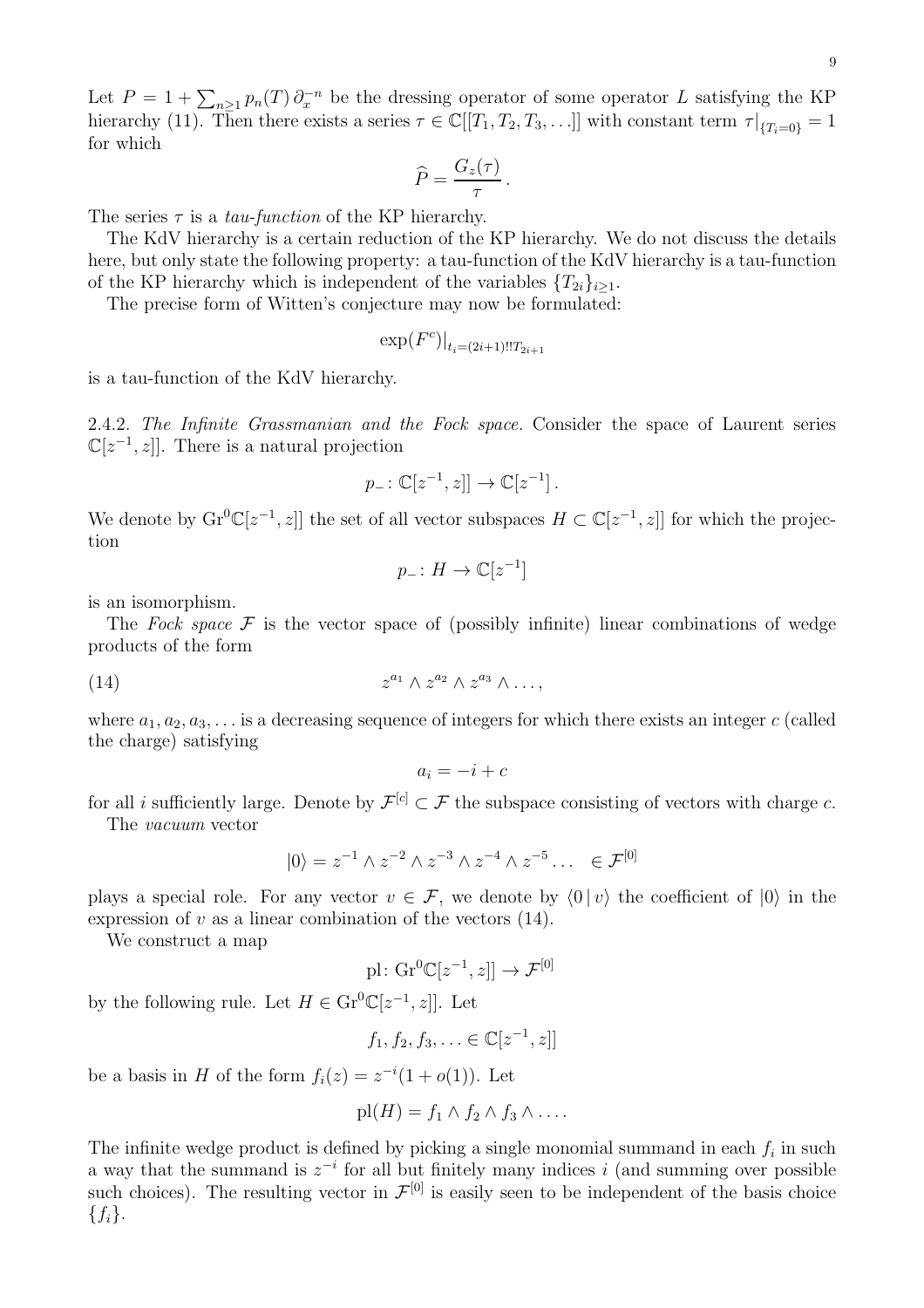2.4.3. Tau-functions from the infinite Grassmanian. For any integer  $k$ , define the operator

$$
\psi_k \colon \mathcal{F} \to \mathcal{F}, \qquad \psi_k(z^{a_1} \wedge z^{a_2} \wedge \ldots) = z^k \wedge z^{a_1} \wedge z^{a_2} \wedge \ldots
$$

The operator  $\psi_k$  increases the charge by 1. Denote by  $\psi_k^*$  the associated contraction operator,

$$
\psi_k^* \colon z^{a_1} \wedge z^{a_2} \wedge \ldots \mapsto \begin{cases} (-1)^{j-1} z^{a_1} \wedge \ldots \wedge \widehat{z^{a_j}} \wedge \ldots, & \text{if there exists } j \text{ such that } a_j = k, \\ 0, & \text{otherwise.} \end{cases}
$$

The hat above denotes an omitted element in the wedge product. The operator  $\psi_k^*$  decreases the charge by 1.

For  $n \geq 1$ , define  $\alpha_n = \sum_{i \in \mathbb{Z}} \psi_i \psi_{i+n}^*$ . These operators  $\alpha_n$  do not change the charge and therefore leave invariant the space  $\mathcal{F}^{[0]}$ . The operator  $\Gamma$  is defined by

$$
\Gamma = \exp\left(\sum_{n\geq 1} T_n \alpha_n\right).
$$

For  $H \in \text{Gr}^0\mathbb{C}[z^{-1}, z]$ , define a series  $\tau_H(T_1, T_2, T_3, \ldots)$  by

$$
\tau_H(T_1,T_2,T_3,\ldots)=\left\langle0\,\Big|\,\Gamma\big(\mathrm{pl}(H)\big)\right\rangle.
$$

The series  $\tau_H$  is a tau-function of the KP hierarchy, see [6].

2.4.4. The partition function  $exp(F<sup>c</sup>)$  as a point in the infinite Grassmanian. For  $i \geq 1$ , define the Laurent series  $f_i$ :

$$
f_i = \begin{cases} z^{-i} \mathcal{A}(-z), & \text{if } i \text{ is odd,} \\ -z^{-i} \mathcal{B}(-z), & \text{if } i \text{ is even.} \end{cases}
$$

Let  $H_{\mathcal{A},\mathcal{B}} \subset \mathbb{C}[z^{-1},z]$  be the subspace spanned by the Laurent series  $f_i$ . The following result is proven by Kac and Schwarz [19]:

.

(15) 
$$
\exp(F^{c})|_{t_{i}=(2i+1)!!T_{2i+1}}=\tau_{H_{\mathcal{A},\mathcal{B}}}
$$

In fact, (15) is essentially equivalent to (9), see [21, Lemma 4.2].

### 3. The moduli space of Riemann surfaces with boundary

3.1. Overview. The series A also appears in the intersection theory of the moduli space of Riemann surfaces with boundary (often viewed, with the boundary removed, as open Riemann surfaces). We recall the basics of the moduli of Riemann surfaces with boundary in Section 3.2 following [30]. In Section 3.3, we review two equivalent conjectural descriptions of the descendent theory: the open KdV and the open Virasoro equations. An explicit formula for the partition function of the open theory is discussed in Section 3.4. The hypergeometric series A plays a basic role in the formula.

3.2. Moduli of Riemann surfaces with boundary. Let  $\Delta \in \mathbb{C}$  be the open unit disk, and let  $\Delta$  be its closure. An extendable embedding of the open disk  $\Delta$  in a compact Riemann surface  $f: \Delta \to C$  is a holomorphic map which can be extended to a holomorphic embedding of an open neighborhood of  $\overline{\Delta}$ . Two extendable embeddings are disjoint if the images of  $\overline{\Delta}$  are disjoint.

A Riemann surface with boundary  $(X, \partial X)$  is obtained by removing a finite positive number of disjoint extendable open disks from a connected compact Riemann surface. A compact Riemann surface is not viewed here as Riemann surface with boundary.

To a Riemann surface with boundary  $(X, \partial X)$ , we can canonically construct the double via the Schwartz reflection through the boundary. The double  $D(X, \partial X)$  of  $(X, \partial X)$  is a compact Riemann surface. The doubled genus of  $(X, \partial X)$  is defined to be the usual genus of  $D(X, \partial X)$ .

On a Riemann surface with boundary  $(X, \partial X)$ , we consider two types of marked points. The markings of interior type are points of  $X\setminus\partial X$ . The markings of boundary type are points of  $\partial X$ . Let  $\mathcal{M}_{q,k,l}$  denote the moduli space of Riemann surfaces with boundary of doubled genus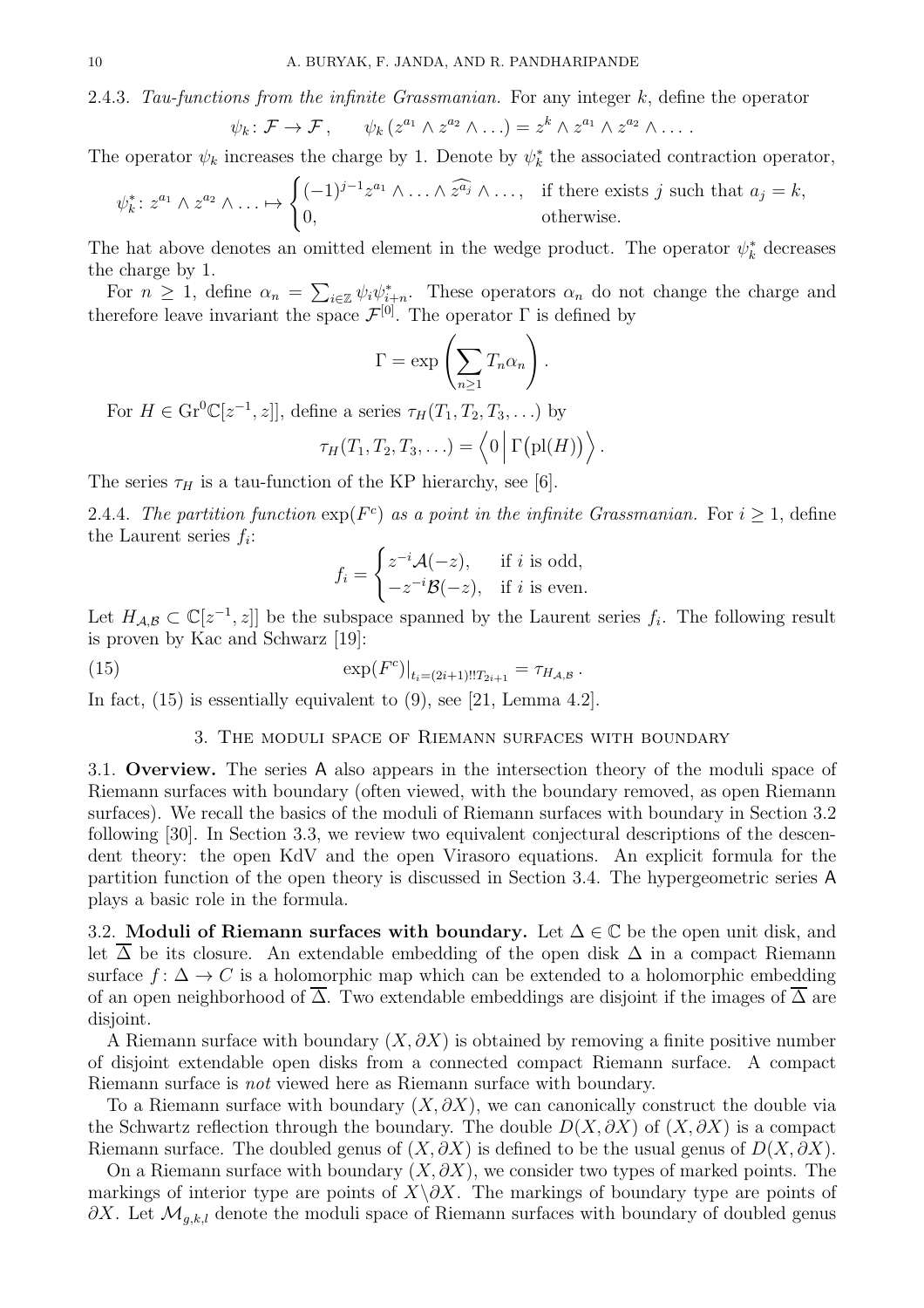g with k distinct boundary markings and l distinct interior markings. The moduli space  $\mathcal{M}_{q,k,l}$ is defined to be empty unless the stability condition

$$
2g - 2 + k + 2l > 0
$$

is satisfied. The moduli space  $\mathcal{M}_{q,k,l}$  is a real orbifold of real dimension  $3g - 3 + k + 2l$ .

The cotangent line classes  $\psi_i \in H^2(\mathcal{M}_{g,k,l}, \mathbb{Q})$  are defined (as before) as the first Chern classes of the cotangent line bundles associated to the interior markings. In [30], cotangent lines at the boundary points are not considered. Open intersection numbers are defined by

(16) 
$$
\left\langle \tau_{a_1} \tau_{a_2} \dots \tau_{a_l} \sigma^k \right\rangle_g^o = \int_{\overline{\mathcal{M}}_{g,k,l}} \psi_1^{a_1} \psi_2^{a_2} \dots \psi_l^{a_l}.
$$

To rigorously define the right-hand side of (16), at least three significant steps must be taken:

- A natural compactification  $\mathcal{M}_{g,k,l} \subset \overline{\mathcal{M}}_{g,k,l}$  must be constructed. Candidates for  $\overline{\mathcal{M}}_{g,k,l}$ are themselves real orbifolds with boundary  $\partial \overline{\mathcal{M}}_{g,k,l}$ ;
- For integration over  $\overline{\mathcal{M}}_{g,k,l}$  to be well-defined, boundary conditions of the integrand along  $\partial \mathcal{M}_{q,k,l}$  must be specified;
- Orientation issues should be resolved, since the moduli space  $\mathcal{M}_{q,k,l}$  is in general nonorientable.

All three steps are completed in genus 0 in [30]. The higher genus constructions will appear in upcoming work of Solomon and Tessler [34].

We introduce formal variables  $t_0, t_1, t_2, \ldots$  and s. The generating series  $F^o$  is defined by

$$
F^{o}(t_{0}, t_{1}, \ldots, s) = \sum_{\substack{g,k,l \geq 0 \\ 2g-2+k+2l>0}} \frac{1}{k!l!} \sum_{a_{1}, \ldots, a_{l} \geq 0} \left\langle \tau_{a_{1}} \ldots \tau_{a_{l}} \sigma^{k} \right\rangle_{g}^{o} t_{a_{1}} \ldots t_{a_{l}} s^{k}.
$$

The series  $F^o$  is the *open potential*.

## 3.3. Open KdV and open Virasoro equations.

3.3.1. Constraints. KdV and Virasoro type constraints for the open intersection numbers (16) were conjectured in [30] for all genera (and proven in genus 0). The following initial condition follows easily from the definitions:

(17) 
$$
F^{o}|_{t_{i\geq 1}=0} = \frac{s^3}{6} + t_0 s.
$$

3.3.2. Open KdV equations. The following system of partial differential equations for a series

$$
F \in \mathbb{Q}[[t_0, t_1, t_2 \dots, s]]
$$

was introduced in [30]:

(18) 
$$
\frac{2n+1}{2}\frac{\partial F}{\partial t_n} = \frac{\partial F}{\partial s}\frac{\partial F}{\partial t_{n-1}} + \frac{\partial^2 F}{\partial s \partial t_{n-1}} + \frac{1}{2}\frac{\partial F}{\partial t_0}\frac{\partial^2 F^c}{\partial t_0 \partial t_{n-1}} - \frac{1}{4}\frac{\partial^3 F^c}{\partial t_0^2 \partial t_{n-1}}, \quad n \ge 1.
$$

The above system is called the *open KdV equations*. The open potential  $F<sup>o</sup>$  was conjectured in [30] to be a solution of the open KdV equations. The open KdV equations (18), the initial condition (17), and the potential  $F<sup>c</sup>$  together uniquely determine the series  $F<sup>o</sup>$ . However, the existence of a such a solution, proven in [2] is non-trivial. We will denote the unique solution by  $\tilde{F}^o$ .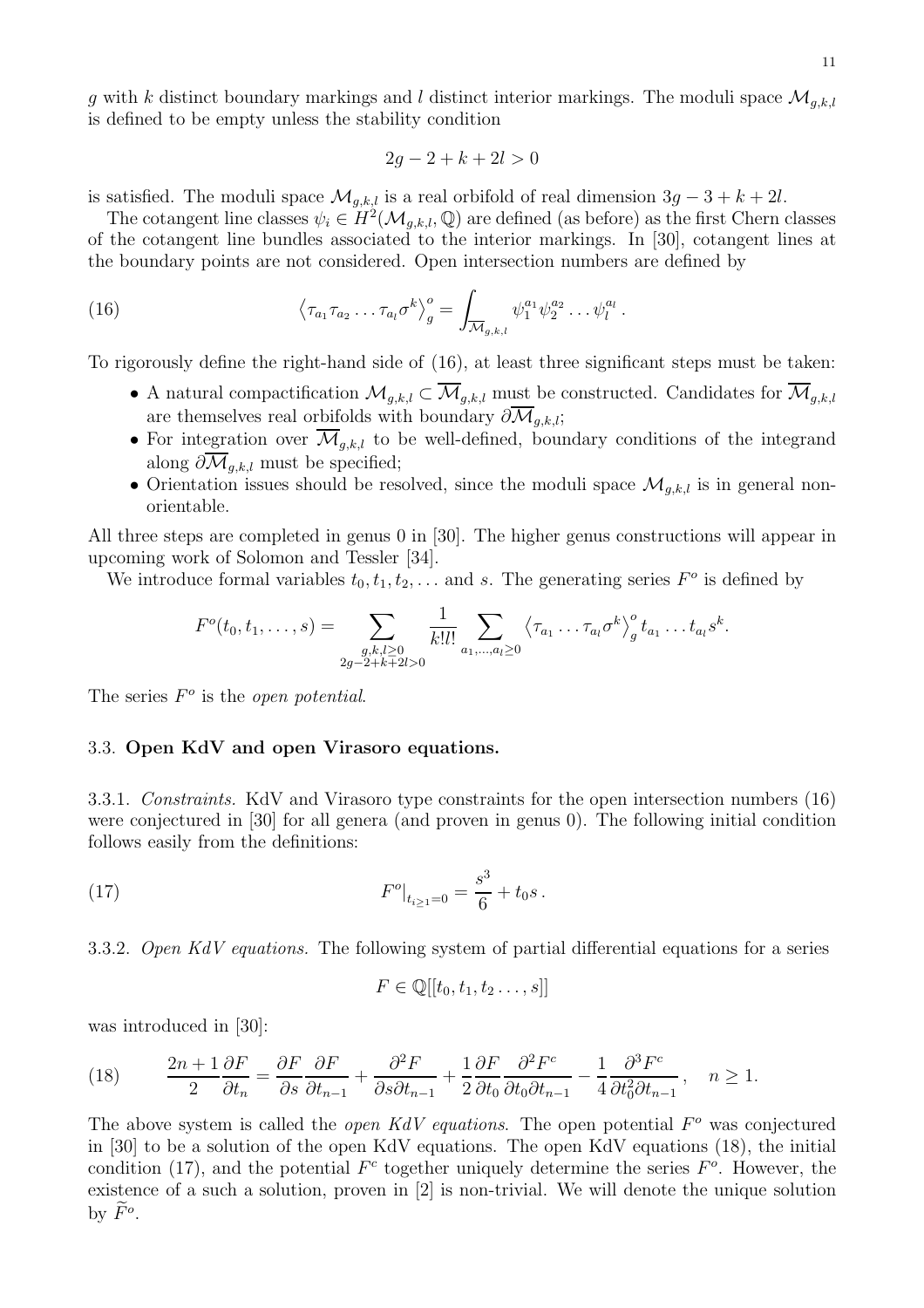3.3.3. Open Virasoro equations. The classical Virasoro operators  ${L_n}_{n>−1}$  which appear in the descendent theory of closed Riemann surfaces are defined as follows:

$$
L_n = \sum_{i \geq 0} \frac{(2i + 2n + 1)!!}{2^{n+1}(2i - 1)!!} (t_i - \delta_{i,1}) \frac{\partial}{\partial t_{i+n}} + \frac{1}{2} \sum_{i=0}^{n-1} \frac{(2i + 1)!!(2n - 2i - 1)!!}{2^{n+1}} \frac{\partial^2}{\partial t_i \partial t_{n-1-i}} + \delta_{n,-1} \frac{t_0^2}{2} + \delta_{n,0} \frac{1}{16}
$$

.

The following modified operators,

$$
\mathcal{L}_n = L_n + \left(s \frac{\partial^{n+1}}{\partial s^{n+1}} + \frac{3n+3}{4} \frac{\partial^n}{\partial s^n}\right), \quad n \ge -1,
$$

were introduced in [30] and conjectured to constrain the partition function,

(19) 
$$
\mathcal{L}_n \exp(F^o + F^c) = 0, \quad n \ge -1.
$$

The equations (19) are called the *open Virasoro equations*. Equations (19), the initial condition

$$
F^o|_{t_{i\geq 0}} = \frac{s^3}{6},
$$

and the potential  $F^c$  together uniquely determine the series  $F^o$ .

The power series  $\tilde{F}^o$  is proven in [2] to satisfy the open Virasoro equations. Hence, the two conjectural descriptions of the open descendent theory, given by the open KdV equations and the open Virasoro equations, are equivalent.

3.4. Formula for the open potential. Let  $G_z$  be the shift operator which acts on a series  $f(t_0, t_1, \ldots) \in \mathbb{C}[[t_0, t_1, \ldots]]$  by

$$
G_z(f)(t_0,t_1,t_2,\dots)=f\left(t_0-\frac{k_0}{z},t_1-\frac{k_1}{z^3},t_2-\frac{k_2}{z^5},\dots\right),
$$

where  $k_n = (2n - 1)!!$  and, by definition,  $(-1)!! = 1$ .

Define the numbers  $\{d_i\}_{i\geq 0}$  by

$$
d_n = \sum_{i=0}^n 3^i |a_{n-i}| \prod_{k=1}^i \left( n + \frac{1}{2} - k \right),
$$

where  $a_{n-i}$  is a coefficient of  $A$ , see Section 1. The series  $D(x)$ , defined by

$$
D(x) = 1 + \sum_{i \ge 1} d_i x^{3i} ,
$$

has the following equivalent description:  $D(x)$  is the unique series solution of the differential equation

$$
\left(-x^4\frac{\partial}{\partial x} - \frac{3}{2}x^3 + 1\right)D(x) = \mathcal{A}(-x).
$$

The formula of [3] expressing the open descendent theory in terms of the closed also requires the series

$$
\xi(t,s;z) = \frac{s}{2}z^2 + \sum_{i\geq 0} \frac{t_i}{(2i+1)!!} z^{2i+1}.
$$

Theorem 2 (Buryak). We have

(20) 
$$
\exp(\widetilde{F}^o) = \operatorname{Coef}_{z^0} \left[ D\left(z^{-1}\right) \frac{G_z(\exp\left(F^c\right))}{\exp\left(F^c\right)} \exp\left(\xi\right) \right].
$$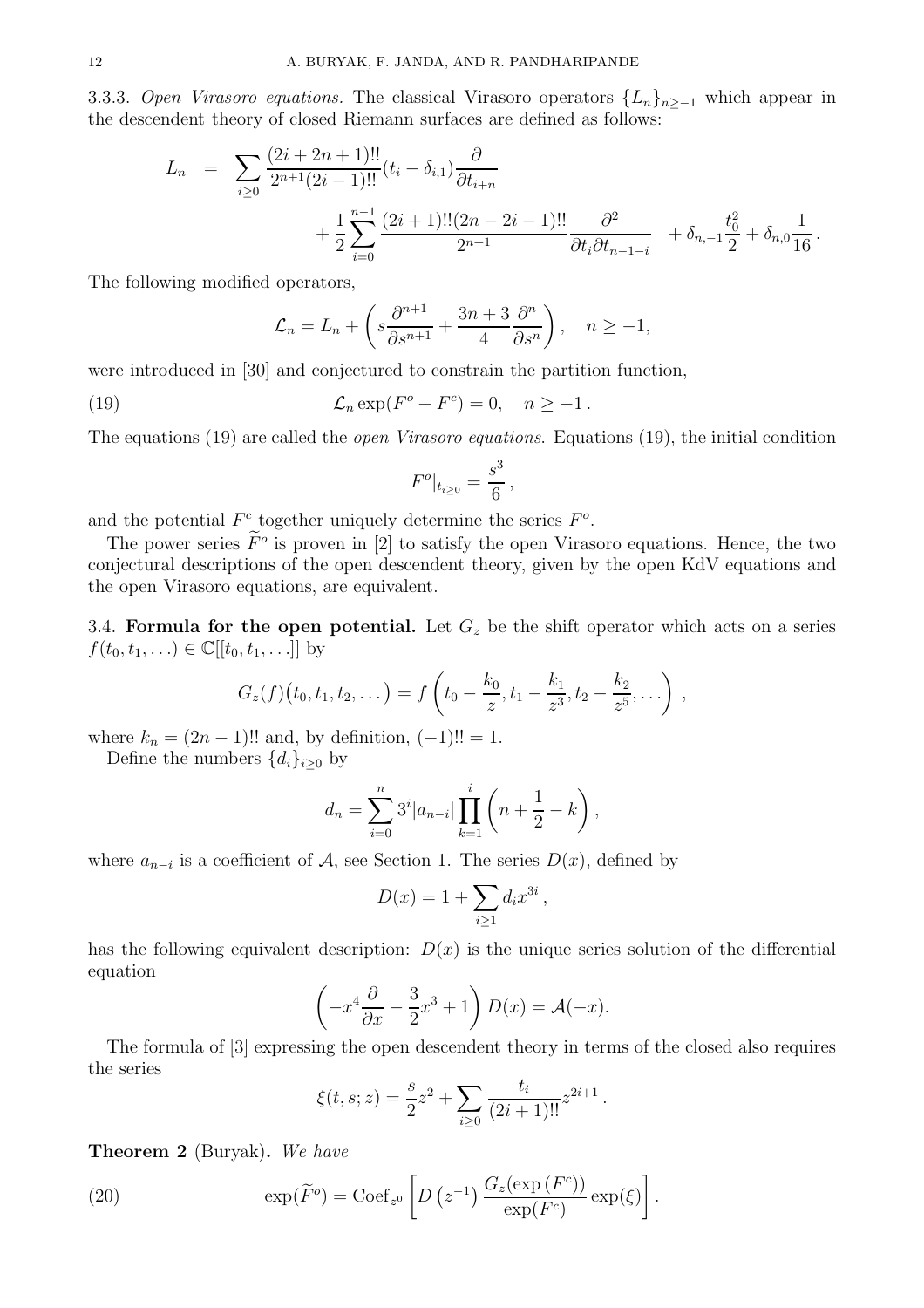The product  $D(z^{-1}) \frac{G_z(\exp(F^c))}{\exp(F^c)}$  $\frac{\exp(F^c)}{\exp(F^c)}$  is a series in  $z^{-1}$ . On the other hand,  $\exp(\xi)$  is a series in z. In general, the multiplication of two such series may not be well-defined. In our case, the issue is resolved as follows. We introduce a grading in the ring  $\mathbb{C}[[t_0, t_1, t_2, \ldots, s]]$  assigning to  $t_i$  the degree  $2i + 1$  and to s the degree 2. Since the degree of the coefficient of  $z^i$  in  $\exp(\xi)$  grows as i grows, the product in the square brackets is well defined.

In fact, a more general statement is proven in [3]. A natural way to include variables

$$
s_1, s_2, s_3, \ldots
$$

in the series  $\tilde{F}^{\circ}$  was proposed in [2]. The new variables  $s_i$  may be viewed as descendants of the boundary marked points. The extended power series is denoted by  $\widetilde{F}^{o,ext}$ . In [3], a formula similar to (20) is proven for the extended series  $\widetilde{F}^{o,ext}$ . The series

$$
\exp(\widetilde{F}^{o,ext} + F^c) \Big|_{\substack{t_i = (2i+1)!! T_{2i+1} \\ s_i = 2^{i+1} (i+1)!! T_{2i+2}}}
$$

is proven to be a tau-function of the KP hierarchy in [1] using the formula of [3].

Question 2. Is there a system of tautological relations involving A and B in the cohomology of the moduli spaces  $\mathcal{M}_{g,k,l}$  parallel to Pixton's?

### 4. Cohomological field theories and Witten's 3-spin class

4.1. Overview. We describe here how the hypergeometric series A and B appear in the study of Witten's 3-spin class via cohomological field theories.

In Section 4.2, we recall the basics of cohomological field theories and the Givental-Teleman classification [12, 35] in the semisimple case. In Section 4.3, we consider the example of Witten's r-spin class and see how the A and B series appear in the R-matrix of the 3-spin theory. Finally, in Sections 4.4 and 4.5, we see how the Airy differential equation is directly related to the flatness equation for the Dubrovin connection of the 3-spin theory.

4.2. Cohomological field theories. Cohomological field theories (CohFTs) were first defined by Kontsevich and Manin [22] in order to place the axioms of Gromov-Witten theory in an algebraic structure.

An *n*-dimensional CohFT, defined on an *n*-dimensional vector space V together with a nondegenerate bilinear form

$$
\eta: V \times V \to \mathbb{Q}
$$

and unit vector  $\mathbf{1} \in V$ , is a collection of  $S_n$ -symmetric, multilinear maps

$$
\Omega_{g,n}: V^n \to H^*(\overline{\mathcal{M}}_{g,n}, \mathbb{Q}),
$$

for every g and n satisfying  $2g - 2 + n > 0$ , for which the following two properties hold:

• Splitting. The pull-back of  $\Omega_{q,n}(v_1,\ldots,v_n)$  via a gluing map

$$
\prod_i \overline{\mathcal{M}}_{g_i,n_i} \to \overline{\mathcal{M}}_{g,n}
$$

is the product of the  $\Omega_{g_i, n_i}$  corresponding to the components, with arguments  $v_1, \ldots, v_n$ at the preimages of the marked points and the symmetric bivector  $\eta^{-1}$  at the points which are glued together.

• Unit. Let  $\pi : \overline{\mathcal{M}}_{q,n+1} \to \overline{\mathcal{M}}_{q,n}$  be the forgetful map. Then

$$
\pi^*\Omega_{g,n}(v_1,\ldots,v_n)=\Omega_{g,n+1}(v_1,\ldots,v_n,\mathbf{1}).
$$

Additionally,  $\Omega_{0,3}(v, w, 1) = \eta(v, w)$ .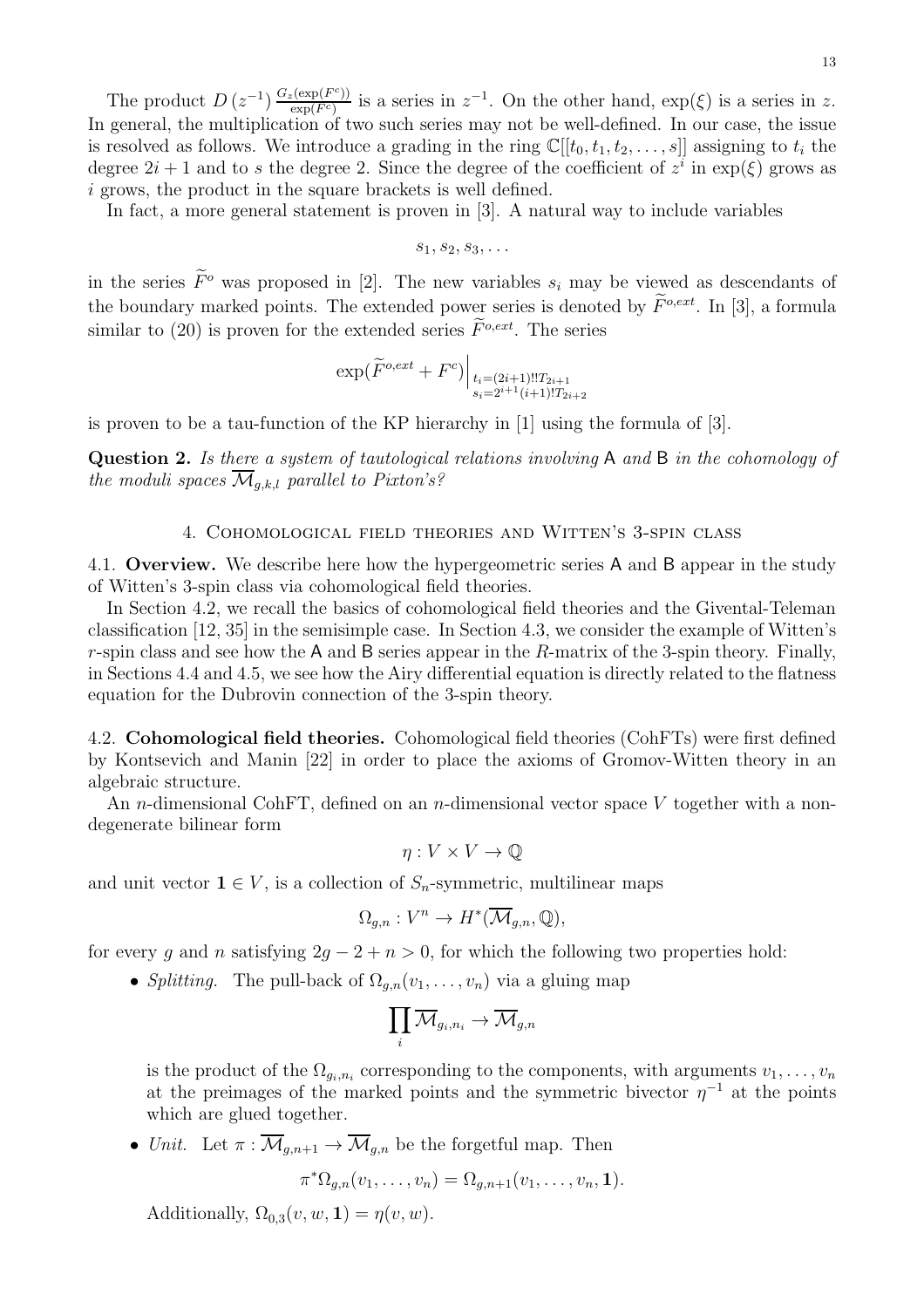If all classes of  $\Omega$  are of cohomological degree 0 on the moduli spaces of curves,  $\Omega$  is a topological field theory (TQFT). Then,  $\Omega$  is uniquely determined from  $\Omega_{0,3}$  and  $\eta$  by calculating  $\Omega_{g,n}$  – a multiple of the fundamental class – at a maximally degenerate curve with  $2g - 2 + n$ rational irreducible components, each with three special points.

The study of CohFTs is motivated by Gromov-Witten theory. To any nonsingular projective variety X, we can associate a CohFT based on the cohomology ring  $H^*(X, \mathbb{Q})$  together with the Poincaré pairing as the bilinear form and with the fundamental class as the unit vector (if X has cohomology in odd degree, the  $S_n$ -symmetry hypothesis of a CohFT must be replaced by appropriate skew-symmetry). Let  $\overline{\mathcal{M}}_{g,n}(X)$  denote the space of stable maps to X,  $\pi$  the projection to  $\overline{\mathcal{M}}_{g,n}$ , ev<sub>i</sub> the *i*th evaluation map, and  $[\overline{\mathcal{M}}_{g,n}(X)]^{vir}$  the virtual fundamental class. We define

(21) 
$$
\Omega_{g,n}(v_1,\ldots,v_n)=\pi_*\left(\prod_{i=1}^n \mathrm{ev}_i^*(v_i)\cap [\overline{\mathcal{M}}_{g,n}(X)]^{vir}\right)
$$

under convergence conditions (required for the implicit sum over curve classes  $\beta \in H_2(X, \mathbb{Z})$  to be well-defined).

The tensors  $\Omega_{0,3}$  and  $\eta$  can be used to define a product  $\star$ , the *quantum product*, on V via

(22) 
$$
\Omega_{0,3}(a,b,c) = \eta(a \star b,c),
$$

making  $(V, \eta, \star)$  a Frobenius algebra. The CohFT  $\Omega$  is *semisimple* if the algebra V has no nilpotent elements, or equivalently, an orthogonal basis of idempotent elements defined over C.

Semisimple CohFTs have been classified by Teleman [35] by generalizing a conjecture of Givental [12]. To reconstruct a CohFT  $\Omega$  from the TQFT  $\omega$  defined by the degree 0 part, a unique endomorphism valued matrix of power series

$$
R = 1 + R_1 z + R_2 z^2 + \dots \in \text{End}(V)[[z]]
$$

must be specified. Given R, there is a concrete formula for  $\Omega$  in terms of tautological classes similar to the form of Pixton's relations as in Appendix A.

4.3. Witten's 3-spin class. For every integer  $r \geq 2$ , there is a beautiful CohFT obtained from Witten's r-spin class. We review the basic properties of the construction.

Let V be an  $(r-1)$ -dimensional Q-vector space with basis  $e_0, \ldots, e_{r-2}$ , bilinear form

$$
\eta(e_a,e_b)=\delta_{a+b,r-2}\,,
$$

and unit vector  $1 = e_0$ . Witten's r-spin theory provides a family of classes

$$
W_{g,n}(a_1,\ldots,a_n)\in H^*(\overline{\mathcal{M}}_{g,n},\mathbb{Q})
$$

for  $a_1, \ldots, a_n \in \{0, \ldots, r-2\}$ . These define a CohFT on V by setting

$$
W_{g,n}(e_{a_1},...,e_{a_n})=W_{g,n}(a_1,...,a_n)
$$

and extending multilinearly.

Witten's class is homogeneous of (complex) degree

$$
\frac{(r-2)(g-1) + \sum_i a_i}{r}
$$

and vanishes if the degree formula fails to yield an integer.

In genus 0, the construction of Witten's class was first carried out by Witten [37] using r-spin structures ( $r^{th}$  roots of the canonical bundle). In higher genus, there are by now several constructions. Algebraic approaches have been found by Polishchuk-Vaintrob [33] (later simplified by Chiodo [5]) and Chang-Li-Li [4]. Analytic constructions by Mochizuki [25] and Fan-Jarvis-Ruan [10] are also available. The equivalence of these constructions is established in [28].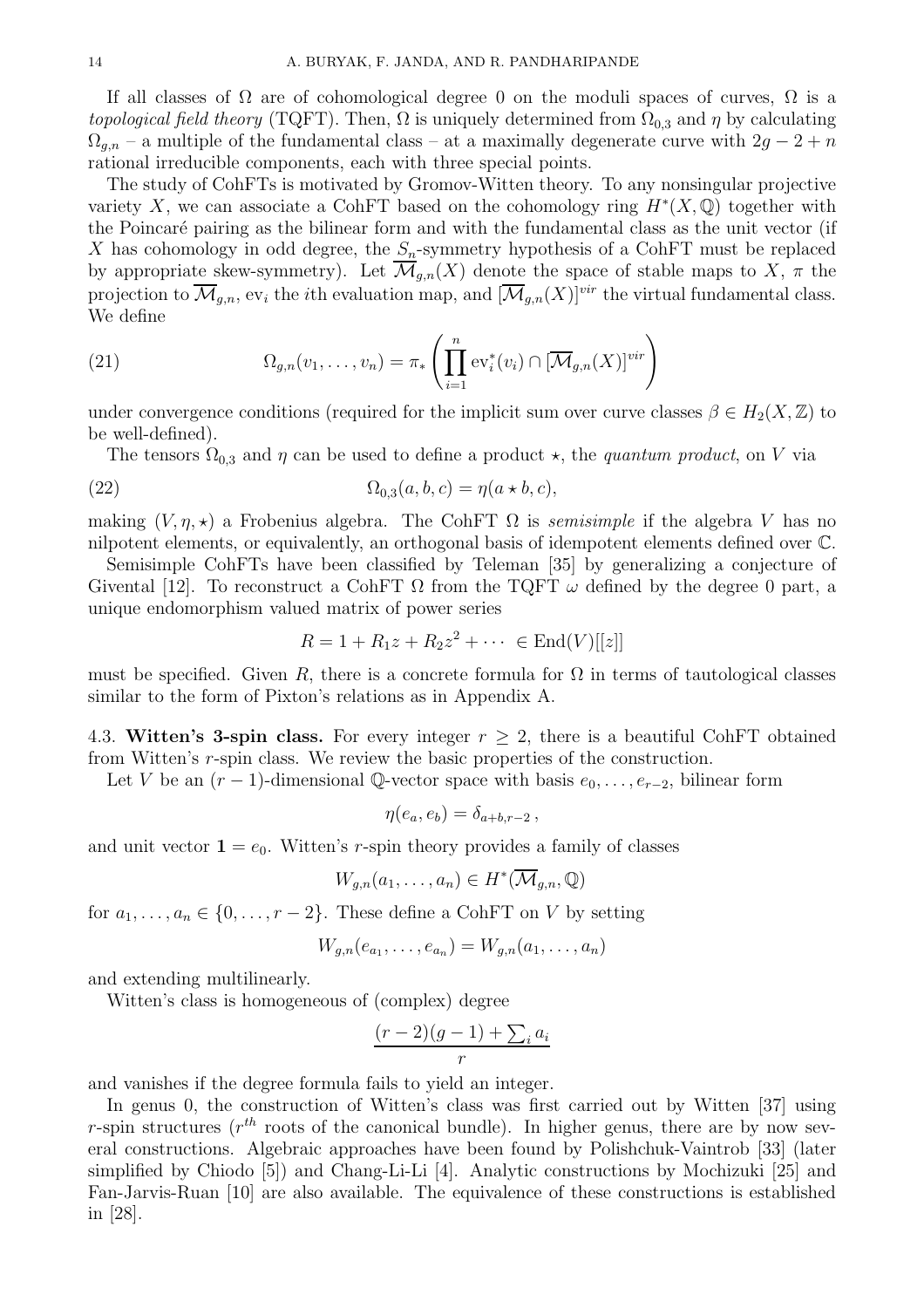The CohFT determined by Witten's r-spin class is not semisimple. For example, for  $r = 3$ , the quantum product

$$
e_1 \star e_1 = 0
$$

vanishes. However, via a shift on the Frobenius manifold, Witten's class can be modified to be a semisimple CohFT called the *shifted r-spin Witten's class*. In the case of  $r = 3$ , the shift depends on one parameter  $\phi$  and, in the new quantum-product,

$$
e_1\star e_1=\phi e_0.
$$

The modification destroys the homogeneity property of Witten's class. The shifted Witten's class is supported in cohomological degrees at most the degree of Witten's class.

The R-matrix of the CohFT of Witten's 3-spin class was calculated explicitly in [28]. Here, the A and B hypergeometric series appear. When written in the basis  $\{e_0, e_1\}$ , we have

(23) 
$$
R(6z) = \begin{pmatrix} -B^{even}(-z\phi^{-3/2}) & -\phi^{1/2}B^{odd}(-z\phi^{-3/2})\\ -\phi^{-1/2}A^{odd}(-z\phi^{-3/2}) & A^{even}(-z\phi^{-3/2}) \end{pmatrix},
$$

where we have used the superscripts *even* and *odd* to denote the even and odd degree part of a series.

Because the CohFT defined by Witten's class is homogeneous there is a recursive procedure explicitly by described by Givental and Teleman for calculating  $R$ . The matrix  $(23)$  satisfies the recursion and therefore is the correct R-matrix for Witten's 3-spin class. In the next Sections, we will see a direct connection between the  $R$ -matrix and the Airy differential equation.

Applying the Givental-Teleman reconstruction to the r-spin CohFT gives an alternative expression for shifted Witten's class in terms of tautological classes. The formula of the reconstructed CohFT has also terms of cohomological degree higher than (4.3). The necessary cancellation implies nontrivial relations between tautological classes. In [28], these relations for  $r = 3$  are directly shown to be equivalent to Pixton's relations. For higher r, the relations are studied in [29].

4.4. **Frobenius manifolds.** An *n*-dimensional vector space  $V$  may be viewed as a manifold covered by a chart with coordinates  $t_1, \ldots, t_n$  corresponding to a basis  $e_1, \ldots, e_n$  of V. The global vector fields  $\frac{\partial}{\partial t_\mu}$  may be used to identify each tangent space with V. If V is the vector space of a CohFT, all the tangent spaces of the manifold  $V$  are equipped with the (constant) metric  $\eta$ . The full genus 0 potential associated to  $\Omega$ ,

$$
\Phi(\xi) = \sum_{n\geq 3} \frac{1}{n!} \int_{\overline{\mathcal{M}}_{0,n}} \Omega_{0,n}(\xi,\ldots,\xi) , \qquad \xi \in V ,
$$

satisfies the WDVV equations and thus determines a deformed quantum product  $\star$  on the tangent space at  $\xi \in V$ ,

$$
\frac{\partial^3 \Phi}{\partial t_a \partial t_b \partial t_c}\Big|_{\xi} = \eta \left( \frac{\partial}{\partial t_a} \star \frac{\partial}{\partial t_b}, \frac{\partial}{\partial t_c} \right) \, .
$$

Together, the above constructions endow V with the structure of a Frobenius manifold. At the origin of  $V$  with coordinates

$$
t_1=\ldots=t_n=0\,,
$$

the quantum product  $\star$  agrees with the earlier definition (22). Frobenius manifolds have been introduced by Dubrovin and the full definitions can be found in his monograph [7].

The coordinates  $t_{\mu}$  are called *flat coordinates*. If the multiplication  $\star$  on the tangent space of  $\xi \in V$  is semisimple, an alternative set of *canonical coordinates*  $u_i$  are defined in a neighborhood of  $\xi$ . These are defined up to additive constants and reordering by requiring that the corresponding vector fields  $\frac{\partial}{\partial u_i}$  form a basis of orthogonal idempotents at each point where they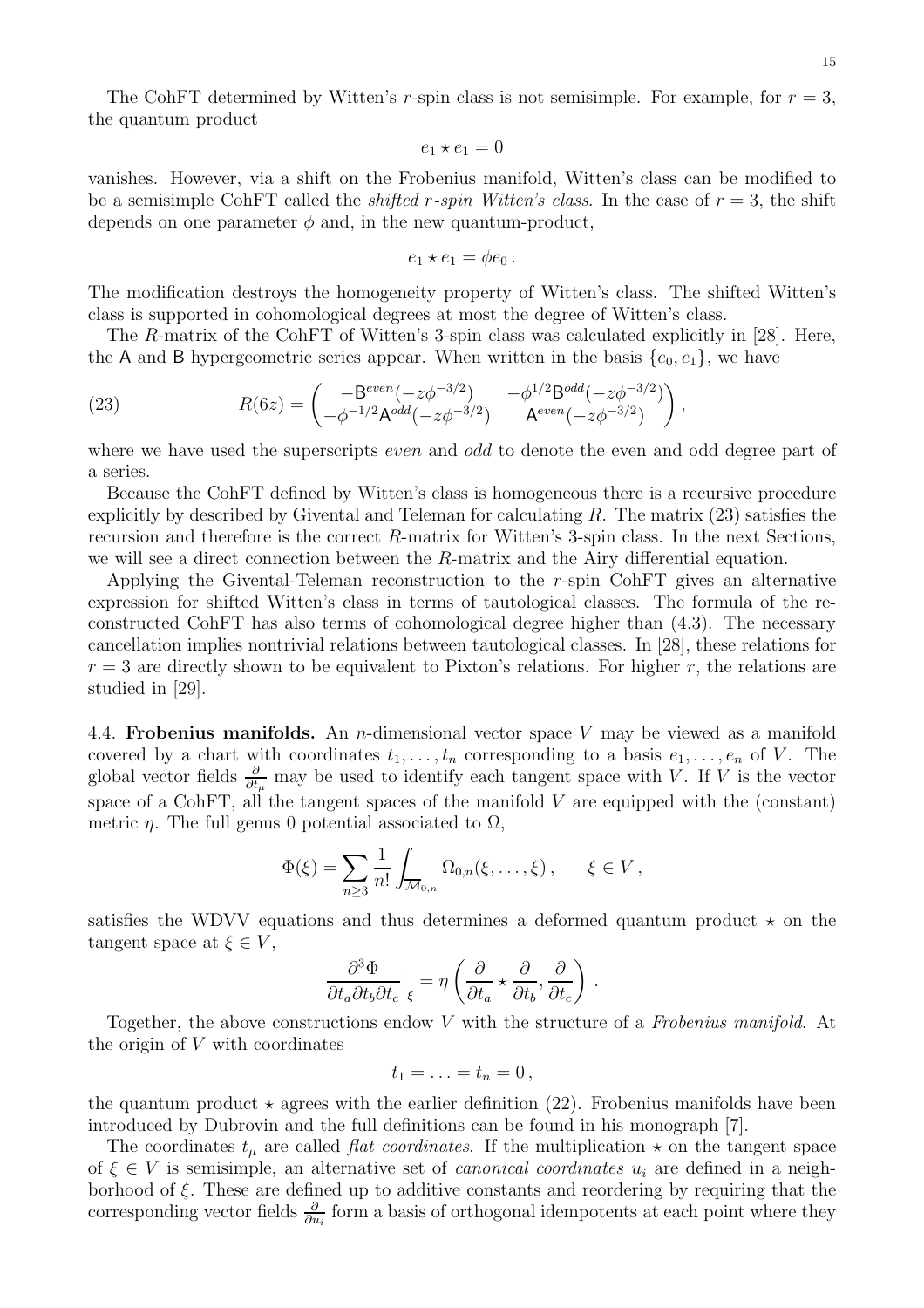$$
\mathbf{u} = \left( \begin{array}{ccc} u_1 & & \\ & \ddots & \\ & & u_n \end{array} \right) .
$$

Let  $\Psi$  be the base change matrix from the basis of vector fields  $\frac{\partial}{\partial t_\mu}$  to the basis of normalized idempotents given by

$$
\eta \left(\frac{\partial}{\partial u_i}, \frac{\partial}{\partial u_i}\right)^{-1/2} \frac{\partial}{\partial u_i}.
$$

Up to constants of integration, the  $R$ -matrix written in the basis of normalized idempotents is uniquely determined by the property that the product

(24)  $S = \Psi Re^{\mathbf{u}/z}$ 

is a matrix of asymptotic fundamental solutions to the flatness equation

$$
z\frac{\partial}{\partial t_{\mu}}S = \frac{\partial}{\partial t_{\mu}} \star S.
$$

The name of the equation stems from the fact that it characterizes flat vector fields for the Dubrovin (projective) connection  $\nabla_z$  defined by

$$
\nabla_{z,X} = z \nabla_X - X \star
$$

for any vector field X. Here,  $\nabla$  is the Levi-Civita connection corresponding to the metric  $\eta$ .

4.5. Witten's 3-spin theory. The 3-spin CohFT determines a 2-dimensional Frobenius manifold with potential

$$
\frac{1}{2}t_0^2t_1 + \frac{1}{72}t_1^4
$$

and metric

$$
\eta = \begin{pmatrix} 0 & 1 \\ 1 & 0 \end{pmatrix} \, .
$$

Therefore,  $\frac{\partial}{\partial t_0}$  is the unit for the quantum product, and

$$
\frac{\partial}{\partial t_1} \star \frac{\partial}{\partial t_1} = \phi \frac{\partial}{\partial t_0},
$$

where  $\phi = \frac{t_1}{3}$  $\frac{1}{3}$ .

Let  $F(x)$  be the versal deformation of the  $A_2$ -singularity  $x^3 = 0$ ,

$$
F(x) = x^3 - t_1 x + t_0.
$$

We can identify the quantum product with the multiplication in the Milnor ring

$$
\mathbb{C}[t_0,t_1][x]/F'(x)
$$

under the identifications  $\frac{\partial}{\partial t_0} \mapsto 1$  and  $\frac{\partial}{\partial t_1} \mapsto -x$ .

The idempotents and canonical coordinates correspond to the critical points  $\pm \sqrt{\phi}$  of  $F(x)$ . Canonical coordinates are given by the associated critical values. Explicitly, the change of basis  $\Psi$  and the matrix **u** of canonical coordinates are given by

$$
\Psi = \begin{pmatrix} \frac{-\sqrt{\phi}}{\sqrt{\Delta_+}} & \frac{\sqrt{\phi}}{\sqrt{\Delta_-}} \\ \frac{1}{\sqrt{\Delta_+}} & \frac{1}{\sqrt{\Delta_-}} \end{pmatrix}, \quad \mathbf{u} = \begin{pmatrix} -2\phi^{3/2} + t_0 & 0 \\ 0 & 2\phi^{3/2} + t_0 \end{pmatrix},
$$

where  $\Delta_{\pm} = \pm 2\sqrt{\phi}$ , and choices of roots  $\sqrt{\Delta_{\pm}}$  have been made.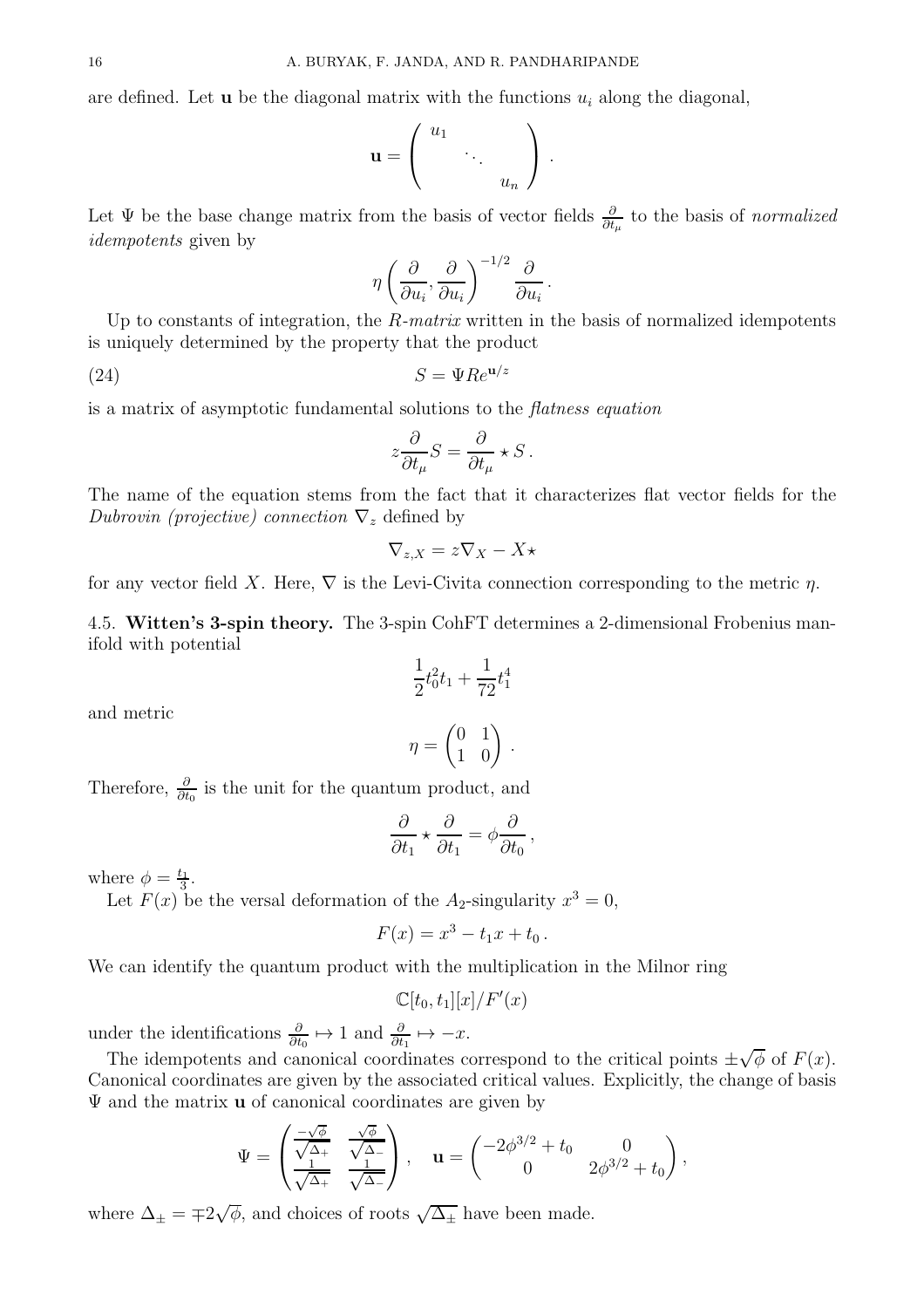

FIGURE 2. Lefschetz thimble for  $i(z^3 + 3z)$  through critical point *i*.

The flatness equations may be written explicitly as the system

(25) 
$$
z\frac{\partial}{\partial t_0}S_{\pm}^0 = S_{\pm}^0, \qquad z\frac{\partial}{\partial t_1}S_{\pm}^1 = S_{\pm}^0,
$$

$$
z\frac{\partial}{\partial t_0}S_{\pm}^1 = S_{\pm}^1, \qquad z\frac{\partial}{\partial t_1}S_{\pm}^0 = \phi S_{\pm}^1,
$$

where the upper indices 0 and 1 stand for the vector components in the basis  $\{e_0, e_1\}$  and the lower index distinguishes two linear independent solutions. Combining these equations we see that  $S^1_{\pm}$  satisfies the Airy differential equation

(26) 
$$
\left(z\frac{\partial}{\partial t_1}\right)^2 S^1_{\pm} = \phi S^1_{\pm}.
$$

Up to recaling  $t_1$ , the differential equation (26) is equivalent to (3).

The solutions  $S^{\mu}_{\pm}$  are given by the asymptotic expansion for  $z \to 0$  of the complex contour integrals

(27) 
$$
\left(\frac{2\pi z}{3}\right)^{-\frac{1}{2}} \int_{\Gamma_{\pm}} e^{F(x)/z}(-x)^{1-\mu} dx
$$

defined for almost all  $(t, z)$ . Here, the Lefschetz thimbles  $\Gamma_{\pm}$  correspond to the two critical points

$$
p_\pm = \pm \sqrt{\phi}
$$

of  $F(x)/z$  and are chosen as follows (see also [38]). Suppose the critical values of  $F(x)/z$  have different imaginary values. We consider  $\text{Re}(F/z)$  as function in the real and imaginary part of x. The cycle  $\Gamma_{\pm}$  is the union of two integral curves of the vector field  $-\nabla \text{Re}(F/z)$  arriving at  $p_{\pm}$  at time  $-\infty$ . By construction, the real part of  $F/z$  decreases fast enough when moving along  $\Gamma_{\pm}$  from  $p_{\pm}$  such that the contour integrals converge absolutely. By differentiating under the integral, the contour integrals for any choice of cycle are easily seen to give solutions to (25).

The Airy function arises (up to a multiplicative constant) in the case

$$
\mu = 1
$$
,  $z = -3i$ ,  $t_0 = 0$ , and  $t_1 > 0$ 

for the critical point  $\sqrt{\phi}$ . Under these conditions, the Lefschetz thimble can be deformed into the cycle in the integral used in the defintion (2) of the Airy function.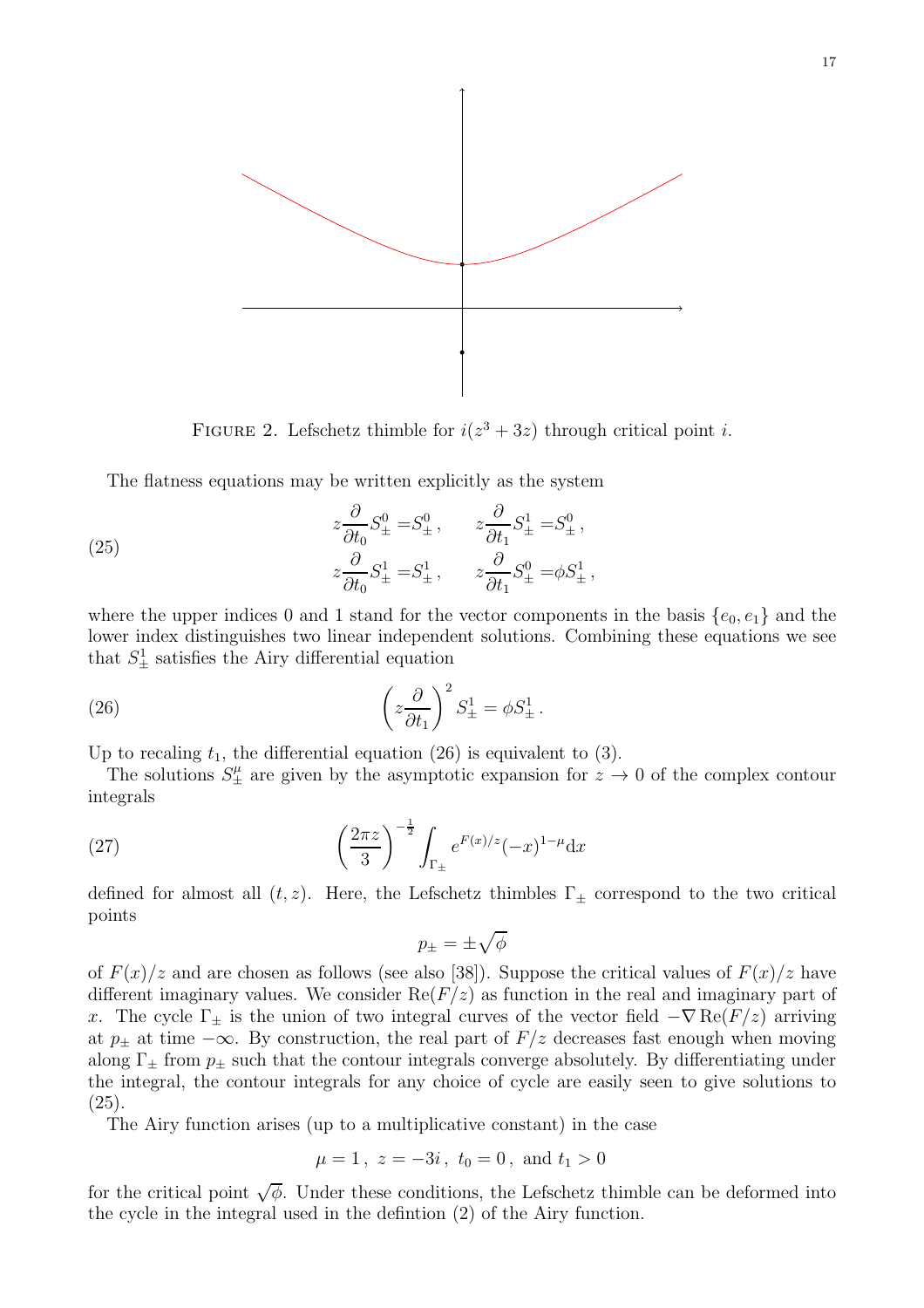As in Section 1, we make the integral look like a Gaussian integral by translating and scaling the integrand,

$$
\left(\frac{2\pi z}{3}\right)^{-\frac{1}{2}} \int_{\Gamma_{\pm}} e^{F(x)/z}(-x)^{1-\mu} dx = \frac{e^{u_{\pm}/z}}{\sqrt{2\pi}\sqrt{\Delta_{\pm}}} \int_{\widetilde{\Gamma}_{\pm}} e^{-\frac{x^2}{2} - x^3\sqrt{-z}(-3\Delta_{\pm})^{-3/2}} \left(\frac{-x\sqrt{-z}}{\sqrt{-3\Delta_{\pm}}} \mp \sqrt{\phi}\right)^{1-\mu} dx,
$$

where  $\Gamma_{\pm}$  is the Lefschetz thimble defined by the new exponent. Because of boundeness of the integral as  $z \to 0$  and the fact that in this limit the cycle  $\Gamma_+$  approaches the real line, we obtain as in Section 1 an asymptotic expansion by formally expanding the integrand in z and calculating the integrals of the individual summands. For  $\mu = 1$ , we obtain

$$
S_{\pm}^{1}e^{-u_{\pm}/z} = \frac{1}{\sqrt{\Delta_{\pm}}} \sum_{j=0}^{\infty} \frac{(6j)!}{(3j)!(2j)!} \left(\frac{z}{216\Delta_{\pm}^{3}}\right)^{j} = \frac{1}{\sqrt{\Delta_{\pm}}} A\left(\frac{\mp z}{6\phi^{3/2}}\right),
$$

and, for  $\mu = 0$ ,

$$
S_{\pm}^{0}e^{-u_{\pm}/z} = \frac{\mp\sqrt{\phi}}{\sqrt{\Delta_{\pm}}} \sum_{j=0}^{\infty} \frac{(6j)!}{(3j)!(2j)!} \frac{-6j-1}{6j-1} \left(\frac{z}{216\Delta_{\pm}^3}\right)^j = \frac{\pm\sqrt{\phi}}{\sqrt{\Delta_{\pm}}} \mathsf{B}\left(\frac{\mp z}{6\phi^{3/2}}\right).
$$

By  $(24)$ , we obtain the R-matrix written in flat coordinates as the product

$$
\Psi^{-1} S e^{-\mathbf{u}/z}.
$$

By the formula

$$
\Psi^{-1} = \begin{pmatrix} \frac{1}{\sqrt{\Delta_+}} & \frac{-\sqrt{\phi}}{\sqrt{\Delta_+}} \\ \frac{1}{\sqrt{\Delta_-}} & \frac{\sqrt{\phi}}{\sqrt{\Delta_-}} \end{pmatrix} ,
$$

we immediately arrive at (23).

# 5. STABLE MAPS AND QUOTIENTS WITH TARGET  $\mathbb{CP}^1$

5.1. Antecedents. The A and B series can also be encountered in R-matrices of other CohFTs. Here, we consider the equivariant Gromov-Witten theory of  $\mathbb{CP}^1$ .

The analysis is motivated by the earlier study of the hypergeometric function

$$
\Phi(z,q) = \sum_{d=0}^{\infty} \prod_{i=1}^{d} \frac{1}{\lambda - iz} \frac{(-1)^d}{d!} \frac{q^d}{z^d} = \sum_{d=0}^{\infty} q^d \prod_{i=1}^{d} \frac{1}{(iz - \lambda)iz}
$$

which arises naturally in the geometry of the moduli of curves. Let

$$
\mathbb{B}_d \to \mathcal{M}_{g,d}
$$

denote the bundle with fiber  $H^0(C, \mathcal{O}_C(\sum_j p_j)|_{\sum_j p_j})$  over the moduli point  $[C, p_1, \ldots, p_d]$ . The series  $\Phi$  at  $\lambda = 1$  has been used to calculate

$$
\pi_* c_z^{-1}(\mathbb{B}_d),
$$

where  $c_z^{-1}$  the inverse of the Chern polynomial in variable z and

$$
\pi:\mathcal{C}_{g,n}^d\rightarrow \mathcal{M}_{g,n}
$$

is the projection from the d-fold universal curve to  $\mathcal{M}_{g,n}$ . The study of  $\Phi$  was first taken up by Ionel [14] to prove the nonvanishing of certain coefficients in tautological relations related to Faber's generation conjecture – the hypergeometric series A already arises in [14]. In [27], a further study of  $\Phi$  was required as a part of the proof of the Faber-Zagier relations (and the series B also emerged). The series  $\Phi$  plays a basic role in the proof [16] of Pixton's relations in the Chow ring.

The relation to the Gromov-Witten theory of  $\mathbb{CP}^1$  is as follows. In [16, 27], the bundle  $\mathbb{B}_d$ appeared as a vertex contribution in a localization calculation for stable quotients [23] to  $\mathbb{CP}^1$ . There is a proper map from the moduli space of of stable maps to the moduli space of stable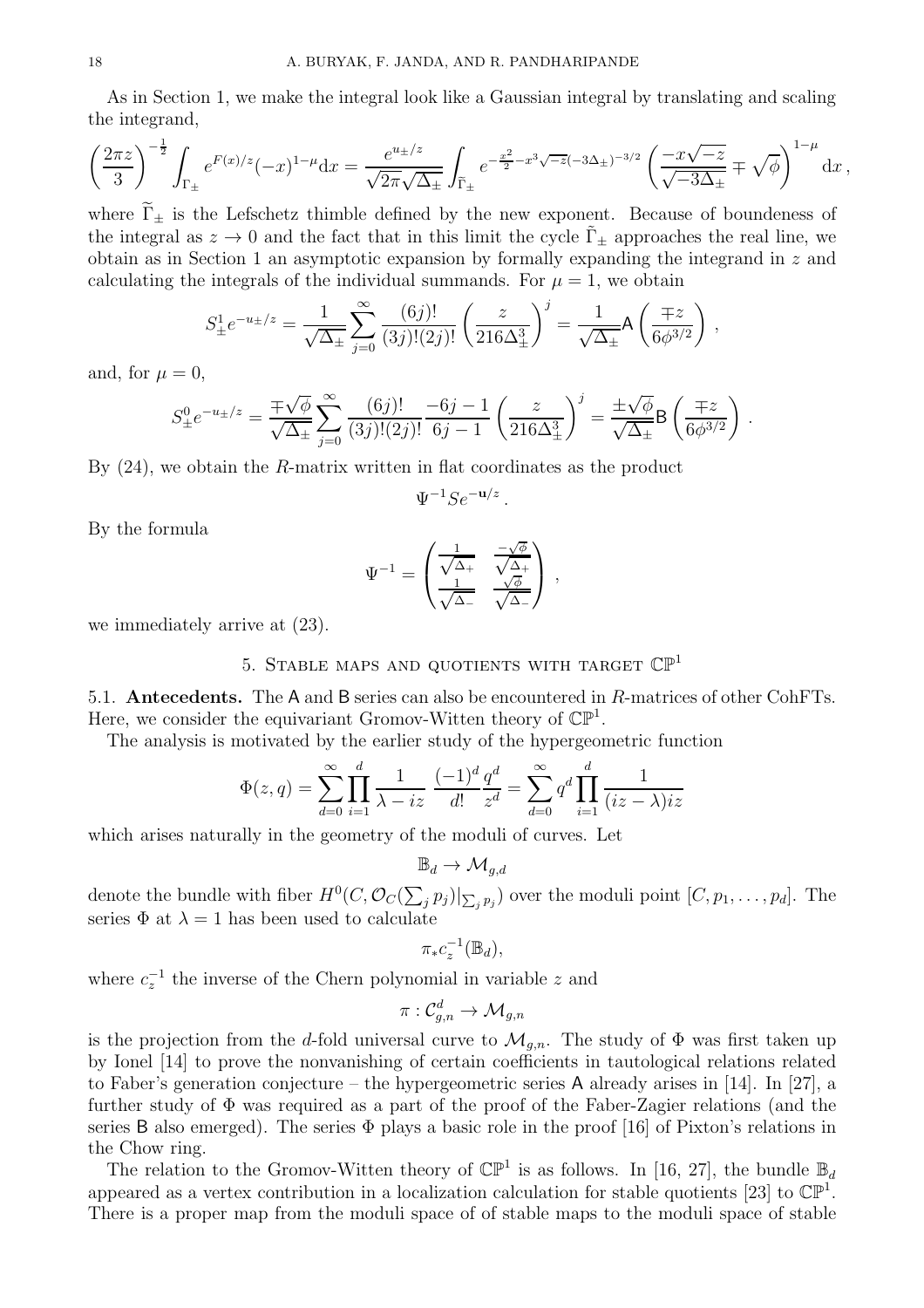quotients to  $\mathbb{CP}^1$ , compatible with localization in the sense that the vertex contributions for stable quotients are sums of localization contributions for stable maps. Hence, the localization calculation yields the same results in both spaces. Givental's conjecture on the reconstruction of CohFTs was motivated by equivariant localization: the case of the equivariant Gromov-Witten theory of toric varieties was proven in [12] using virtual localization [13].

5.2. Frobenius manifold. The equivariant Gromov-Witten theory  $\mathbb{CP}^1$  defines a 2 dimensional CohFT by the equivariant analog of (21). The genus zero potential of the corresponding Frobenius manifold records the genus zero, equivariant primary Gromov-Witten invariants of  $\mathbb{CP}^1$ . It is given by

$$
\frac{1}{2}t_0^2t_1 + \frac{\lambda}{2}t_0t_1^2 + \frac{\lambda^2}{6}t_1^3 + e^{t_1}
$$

and the metric is

Here, 
$$
\lambda
$$
 is the equivariant parameter. The quantum product of the Frobenius manifold coincides with the equivariant quantum product of  $\mathbb{CP}^1$ , determined by the equation

 $(0 1)$ 1 λ

 $\setminus$ .

$$
H(H - \lambda) = e^{t_1},
$$

after we identify  $\frac{\partial}{\partial t_0}$  with the fundamental class and  $\frac{\partial}{\partial t_1}$  with the hyperplane class H.

 $\eta =$ 

Let  $F$  be the mirror curve,

$$
F(x) = e^x + e^{t_1 - x} + \lambda x + t_0.
$$

Identifying H with  $e^{t_1-x}$ , we can interpret the quantum cohomology ring also as

$$
\mathbb{C}[t_0, e^{t_1}][e^x, e^{-x}]/F'(x).
$$

The critical points are

$$
e^x = -\frac{\lambda}{2} \pm \sqrt{e^{t_1} + \frac{\lambda^2}{4}}.
$$

Setting  $\phi = e^{t_1} + \frac{\lambda^2}{4}$  $\frac{\lambda^2}{4}$ , we determine the canonical coordinates

$$
u_{\pm} = \pm 2\sqrt{\phi} + \lambda \ln\left(-\frac{\lambda}{2} \pm \sqrt{\phi}\right) + t_0
$$

and the basis change matrix

$$
\Psi = \begin{pmatrix} \frac{-\frac{\lambda}{2} + \sqrt{\phi}}{\sqrt{\Delta_{+}}} & \frac{-\frac{\lambda}{2} - \sqrt{\phi}}{\sqrt{\Delta_{-}}} \\ \frac{1}{\sqrt{\Delta_{+}}} & \frac{1}{\sqrt{\Delta_{-}}} \end{pmatrix}
$$

for  $\Delta_{\pm} = \pm 2\sqrt{\phi}$ .

The flatness equations can be written as

$$
z\frac{\partial}{\partial t_0}S_{\pm}^0 = S_{\pm}^0, \t z\frac{\partial}{\partial t_1}S_{\pm}^1 = S_{\pm}^0 + \lambda S_{\pm}^1,
$$
  

$$
z\frac{\partial}{\partial t_0}S_{\pm}^1 = S_{\pm}^1, \t z\frac{\partial}{\partial t_1}S_{\pm}^0 = e^{t_1}S_{\pm}^1,
$$

in the basis  $\{1, H\}$ . They imply the second order differential equation

$$
\left(z\frac{\partial}{\partial t_1}\right)^2 S^1_{\pm} - \lambda z \frac{\partial}{\partial t_1} S^1_{\pm} = e^{t_1} S^1_{\pm}
$$

for  $S^1_{\pm}$ . After the variable change

$$
q=e^{t_1}\,,
$$

the hypergeometric function  $\Phi$  satisfies the same differential equation.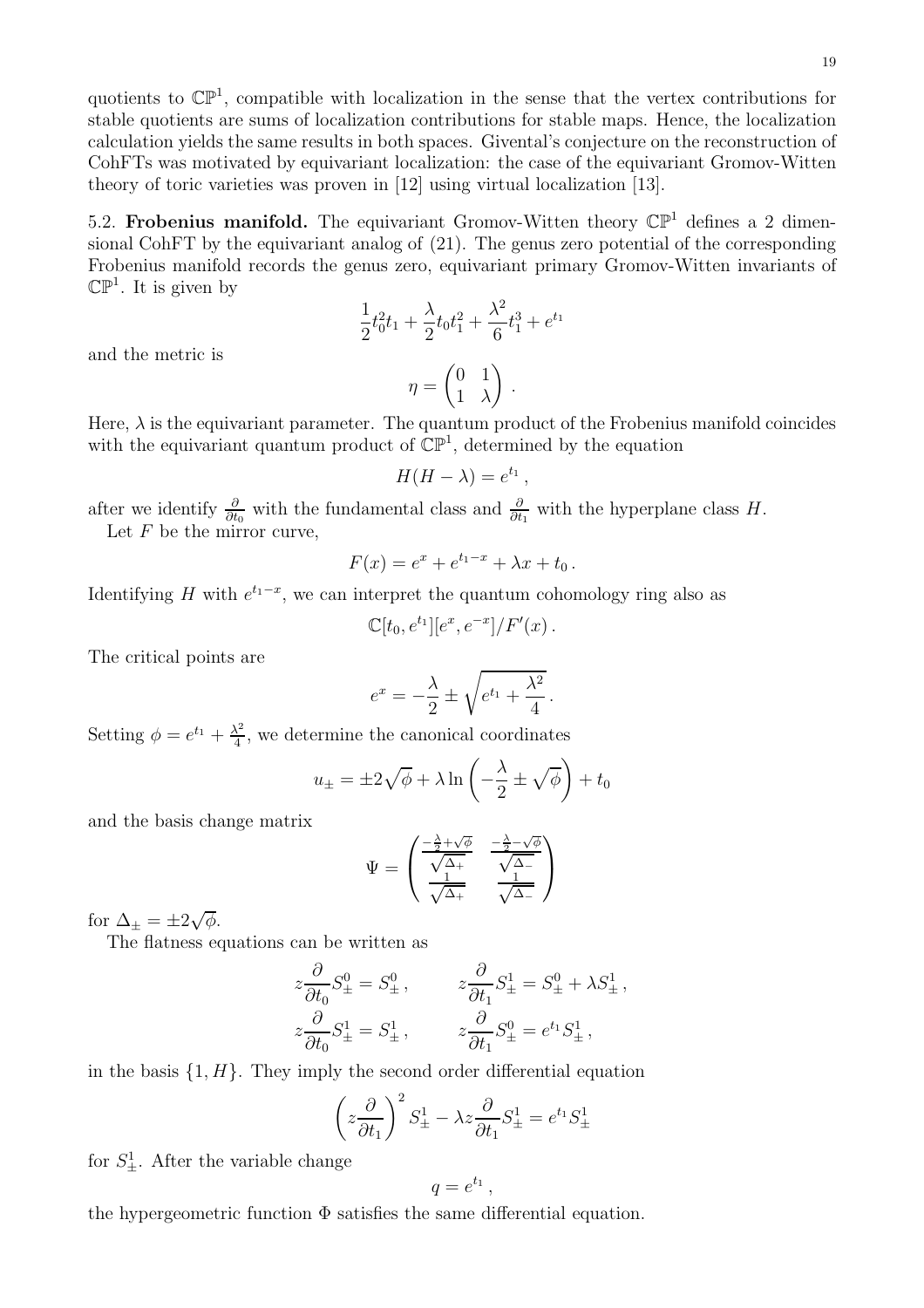5.3. Asymptotic analysis. Asymptotic solutions to the flatness equation can again be constructed using asymptotic expansion of contour integrals

$$
\frac{1}{\sqrt{-2\pi z}} \int_{\Gamma_{\pm}} e^{F(x,t)/z} (e^{t_1-x} - \lambda)^{1-\mu} dx
$$

along Lefschetz thimbles  $\Gamma_{\pm}$  though critical points of F.

The series  $\Phi$  can be identified with the oscillating integral solution for  $\mu = 0$  and the cycle  $\Gamma_{-}$ , up to a factor independent of  $q = e^{t_1}$ . To prove this claim, as both functions satisfy the same second order differential equation in  $q$ , we need only check that the functions and their first q-derivatives agree at  $q = 0$  up to the same factor.

We first study the limit  $q \to 0$  of the integral

$$
\lim_{q \to 0} \frac{1}{\sqrt{-2\pi z}} \int_{\Gamma_{-}} e^{F(x,t)/z} dx = \frac{1}{\sqrt{-2\pi z}} \int_{\Gamma_{-}} e^{(e^x + \lambda x + t_0)/z} dx
$$

$$
= \frac{(-z)^{\lambda/z}}{\sqrt{-2\pi z}} \int_{\widehat{\Gamma}_{-}} e^{-x + (\lambda \ln(x) + t_0)/z} \frac{dx}{x},
$$

where the substitution  $x \mapsto \ln(-xz)$  was applied in the second step. The critical point that the new Lefschetz thimble  $\hat{\Gamma}_-$  moves through is at  $\frac{z}{\lambda}$  and, if we assume that this ratio is positive real,  $\widehat{\Gamma}_-$  coincides with the positive real axis. So we can rewrite the limit as

$$
\lim_{q \to 0} \frac{1}{\sqrt{-2\pi z}} \int_{\Gamma_{-}} e^{F(x,t)/z} dx = \frac{(-z)^{\lambda/z} e^{t_0/z}}{\sqrt{-2\pi z}} \Gamma\left(\frac{-\lambda}{-z}\right),
$$

where  $\Gamma$  is the Gamma function. Using Stirling's formula

$$
\ln \Gamma(x) \asymp x \ln(x) - x - \frac{1}{2} \ln \left( \frac{x}{2\pi} \right) + \sum_{i=1}^{\infty} \frac{B_{2i}}{2i(2i-1)} x^{-2i},
$$

where the  $B_{2i}$  are the Bernoulli numbers defined by

$$
\sum_{k=0}^{\infty} B_k \frac{x^k}{k!} = \frac{x}{e^x - 1},
$$

we find

(28) 
$$
\lim_{q \to 0} \frac{1}{\sqrt{-2\pi z}} \int_{\Gamma_{-}} e^{F(x,t)/z} dx \approx \frac{e^{u-|q=0/z}}{\sqrt{\Delta_{-}|q=0}} \exp\left(\sum_{i=1}^{\infty} \frac{B_{2i}}{2i(2i-1)} (z/\lambda)^{2i-1}\right),
$$

where  $u_{-}|_{q=0} = -\lambda + \lambda \ln(-\lambda) + t_0$  and  $\Delta_{-}|_{q=0} = -\lambda$ . Because of  $\Phi(z, 0) = 1$ , the factor we need to multiply  $\Phi$  with so that it can coincide with the oscillating integral is (28). Geometrically, the Bernoulli modification is caused by the contribution of the Hodge bundle in the vertex terms of the localization.

We also need to check that at  $q = 0$  the first q-derivative of  $\Phi$ 

$$
\frac{\partial \Phi}{\partial q}(z,0) = \frac{1}{(z-\lambda)z}
$$

coincides with the corresponding oscillating integral up to the factor (28). Similarly to above, we compute

$$
\lim_{q \to 0} \frac{\partial}{\partial q} \frac{1}{\sqrt{-2\pi z}} \int_{\Gamma_{-}} e^{F(x,t)/z} dx = \lim_{q \to 0} \frac{1}{\sqrt{-2\pi z}} \int_{\Gamma_{-}} \frac{e^{-x}}{z} e^{F(x,t)/z} dx = \frac{(-z)^{\lambda/z - 1} e^{t_0/z}}{z\sqrt{-2\pi z}} \Gamma\left(\frac{-\lambda}{-z} - 1\right)
$$

$$
= \frac{1}{z(z-\lambda)} \frac{(-z)^{\lambda/z} e^{t_0/z}}{\sqrt{-2\pi z}} \Gamma\left(\frac{-\lambda}{-z}\right) = \frac{1}{z(z-\lambda)} \lim_{q \to 0} \frac{1}{\sqrt{-2\pi z}} \int_{\Gamma_{-}} e^{F(x,t)/z} dx,
$$

completing the proof that  $\Phi$  coincides with the oscillating integral up to the factor (28).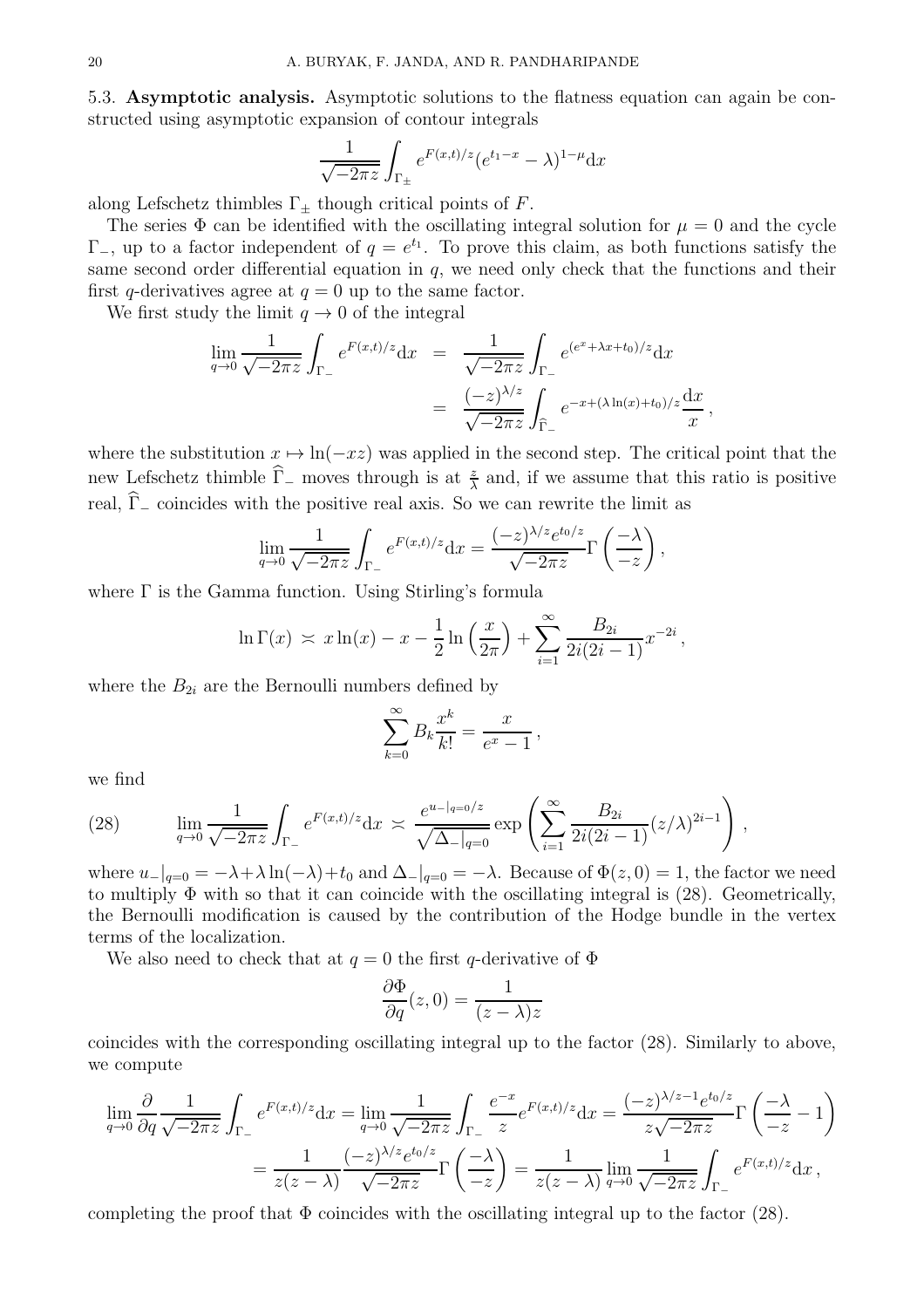Let us extract the A-function from a different limit of the R-matrix. To calculate the asymptotic expansion, we can proceed as in Section 4.5 by formally expanding  $\exp(F/z)$  near a critical point. Let us first expand  $F/z$  as

$$
\frac{1}{z}\left(u_{\pm} \pm 2\phi \frac{x^2}{2} - \lambda \frac{x^3}{6} \pm 2\phi \frac{x^4}{4!} - \lambda \frac{x^5}{5!} \pm 2\phi \frac{x^6}{6!} - \cdots \right),
$$

which becomes

$$
\frac{u_{\pm}}{z} - \frac{x^2}{2} + \lambda \sqrt{-z} \Delta_{\pm}^{-3/2} \frac{x^3}{6} - (-z) \Delta_{\pm}^{-1} \frac{x^4}{4!} + \lambda (-z)^{3/2} \Delta_{\pm}^{-5/2} \frac{x^5}{5!} - (-z)^2 \Delta_{\pm}^{-2} \frac{x^6}{6!} + \dots
$$

after replacing  $x \mapsto x\sqrt{-z}\Delta_{\pm}^{-1/2}$ . Notice the cubic term in x essentially carries a power of  $z/\phi^{3/2}$  whereas the higher order terms carry powers of  $z/\phi^c$  for  $c < \frac{3}{2}$ . Therefore, if we are only interested in the coefficients of the R-matrix with lowest possible power of  $\phi$ , we can ignore all the higher order terms of  $F/z$ . In the  $\mu = 1$  integral without the higher order terms, we discover the A-series,

$$
\frac{1}{\sqrt{2\pi}\sqrt{\Delta_{\pm}}} \int_{\tilde{\Gamma}_{\pm}} \exp\left(\frac{u_{\pm}}{z} - \frac{x^2}{2} + \lambda\sqrt{-z}\Delta_{\pm}^{-3/2}\frac{x^3}{6}\right) dx \approx \frac{e^{u_{\pm}}}{\sqrt{\Delta_{\pm}}} A\left(\frac{\mp z\lambda^2}{8\phi^{3/2}}\right).
$$

For  $\mu = 0$ , we similarly obtain a linear combination of the A- and B-series.

Extracting the lowest order terms can also be achieved by taking the following peculiar limit. After replacing z by  $z/\lambda^2$ , take the limit  $\lambda \to \infty$  while keeping  $\phi$  fixed. This limit does not make sense immediately for all data: the canonical coordinates  $u_+$  need to be changed by additive constants and a flat basis  $\{1, H - \lambda/2\}$  should be used instead of  $\{1, H\}$ . In the limit, the R-matrix essentially agrees with the 3-spin R-matrix. In [17], it is more generally shown how the CohFT of Witten's r-spin class arises as a limit of the equivariant Gromov-Witten theory of projective  $(r-2)$ -space.

5.4. Universality. For any Frobenius manifold obtained from a CohFT which is generically semisimple on the vector space  $V$ , relations in the tautological rings of the moduli spaces of curves can be found by studying the pole cancellations required as the limit of the Givental-Teleman formula to a non-semisimple point is taken. The first comparison result is the following

**Theorem 3** (Janda). The tautological relations in  $H^*(\overline{\mathcal{M}}_{g,n}, \mathbb{Q})$  obtained from 3-spin and equivariant  $\mathbb{CP}^1$  are equivalent.

Since the 3-spin relations were proven to be equivalent to Pixton's relations in [28], the equivariant  $\mathbb{CP}^1$  relations are also equivalent to Pixton's. A natural question, perhaps more approachable than Pixton's completeness conjecture, is the following.

Question 3. Do all tautological relations obtained from generically semisimple CohFTs by taking limits to non-semisimple points lie in Pixton's set?

An affirmative answer to Question 3 would imply that the hypergeometric series A and B are lurking in the structure of all generically semisimple CohFTs.<sup>1</sup>

## Appendix A. Pixton's relations

A.1. Strata algebra. Let  $\mathcal{S}_{g,n}^*$  be the Q-algebra of  $\kappa$  and  $\psi$  classes supported on the strata  $\overline{\mathcal{M}}_{g,n}$ . A Q-basis of  $\mathcal{S}_{g,n}^*$  is given by isomorphism classes of pairs  $[\Gamma, \gamma]$  where  $\Gamma$  is stable graph corresponding to a stratum of the moduli space of curves,

$$
\overline{\mathcal{M}}_\Gamma \to \overline{\mathcal{M}}_{g,n} ,
$$

<sup>&</sup>lt;sup>1</sup>Question 3 has now been answered affirmatively in [18]. The main idea is to find an appropriate set of local coordinates and vector fields near generic non-semisimple points and to use these to locally compare any given CohFT with a trivial extension of the 3-spin theory to the right dimension.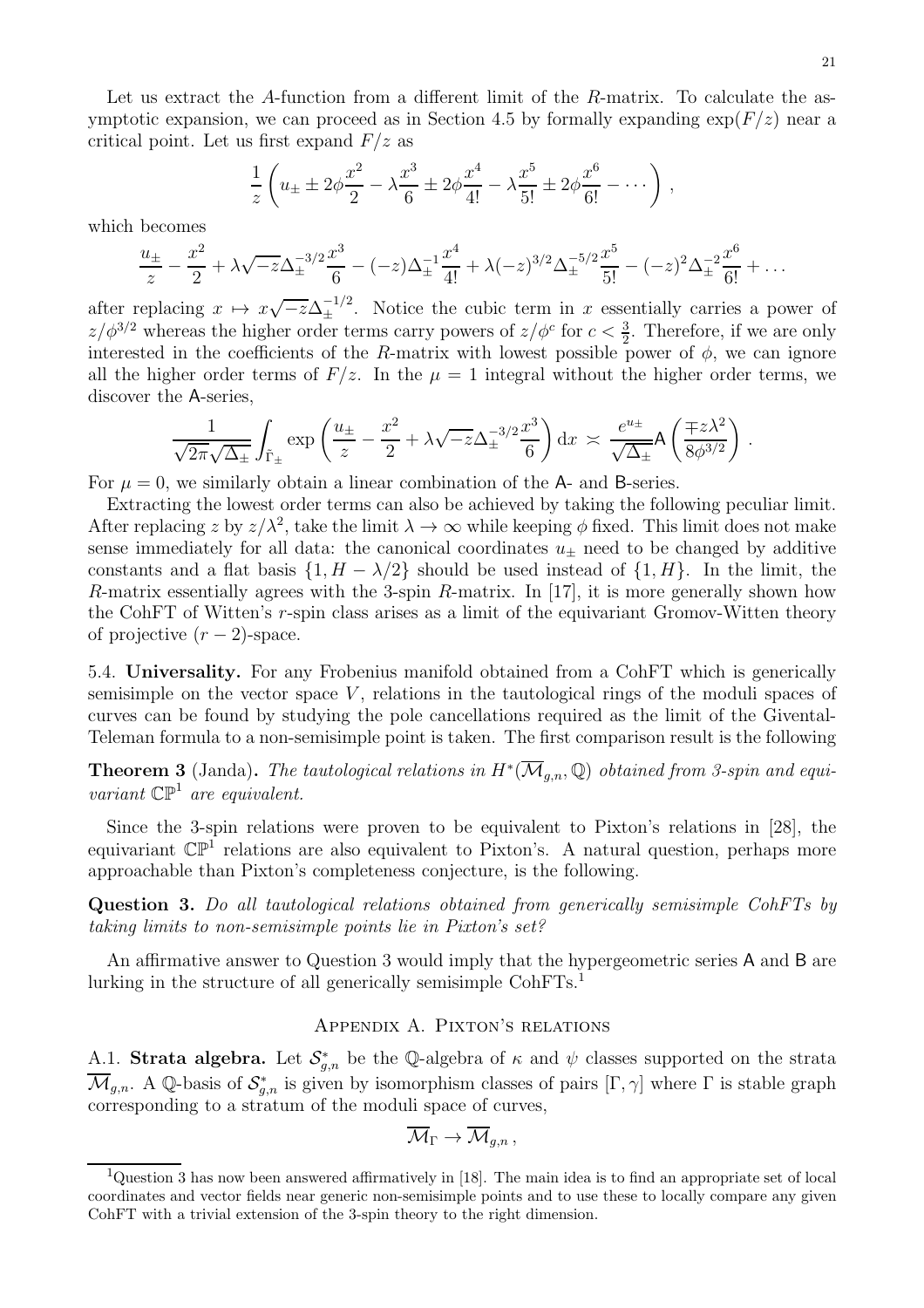and  $\gamma$  is product of  $\kappa$  and  $\psi$  classes on  $\mathcal{M}_{\Gamma}$ . The strata algebra  $\mathcal{S}_{g,n}^*$  is graded by codimension

$$
\mathcal{S}_{g,n}^*=\bigoplus_{d=0}^{3g-3+n}\mathcal{S}_{g,n}^d
$$

and carries a product for which the natural push-forward map

(29) 
$$
\mathcal{S}_{g,n}^* \to A^*(\overline{\mathcal{M}}_{g,n}, \mathbb{Q})
$$

is a ring homomorphism, see [28, Section 0.3] for a detailed discussion.

The image of (29) is, by definition, the tautological subring

$$
R^*(\overline{\mathcal{M}}_{g,n}) \subset A^*(\overline{\mathcal{M}}_{g,n},\mathbb{Q}) \ .
$$

Hence, we have a quotient

$$
\mathcal{S}_{g,n}^* \stackrel{q}{\longrightarrow} R^*(\overline{\mathcal{M}}_{g,n}) \longrightarrow 0 .
$$

The ideal of *tautological relations* is the kernel of q.

A.2. Vertex, leg, and edge factors. Pixton's relations are determined by a set

$$
\mathcal{P} = \{\mathcal{R}^d_{g,A}\}
$$

of elements  $\mathcal{R}_{g,A}^d \in \mathcal{S}_{g,n}^d$  associated to the data

- $g, n \in \mathbb{Z}_{\geq 0}$  in the stable range  $2g 2 + n > 0$ ,
- $A = (a_1, \ldots, a_n), a_i \in \{0, 1\},\$
- $d \in \mathbb{Z}_{\geq 0}$  satisfying  $d > \frac{g-1+\sum_{i=1}^{n} a_i}{3}$  $\frac{\sum_{i=1}a_i}{3}.$

The elements  $\mathcal{R}_{g,A}^d$  are expressed as sums over stable graphs of genus g with n legs. Before writing the formula for  $\mathcal{R}_{g,A}^d$ , a few definitions are required.

The form of the hypergeometric series A and B used in Pixton's relations is following:

$$
\mathsf{H}_{0}(T) = \mathsf{A}(-288T) = \sum_{i=0}^{\infty} \frac{(6i)!}{(2i)!(3i)!} (-T)^{i} = 1 - 60T + 27720T^{2} - \cdots,
$$

$$
\mathsf{H}_{1}(T) = -\mathsf{B}(-288T) = -\sum_{i=0}^{\infty} \frac{(6i)!}{(2i)!(3i)!} \frac{6i+1}{6i-1} (-T)^{i} = 1 + 84T - 32760T^{2} + \cdots.
$$

These series control the original Faber-Zagier relations and continue to play a central role in the set P.

Let  $f(T)$  be a power series with vanishing constant and linear terms,

$$
f(T) \in T^2 \mathbb{Q}[[T]] .
$$

For each  $\overline{\mathcal{M}}_{q,n}$ , we define

(30) 
$$
\kappa(f) = \sum_{m\geq 0} \frac{1}{m!} p_{m*} \Big( f(\psi_{n+1}) \cdots f(\psi_{n+m}) \Big) \in A^*(\overline{\mathcal{M}}_{g,n}, \mathbb{Q}),
$$

where  $p_m$  is the forgetful map

$$
p_m: \overline{\mathcal{M}}_{g,n+m} \to \overline{\mathcal{M}}_{g,n}.
$$

By the vanishing in degrees 0 and 1 of  $f$ , the sum (30) is finite.

Let  $G_{q,n}$  be the (finite) set of stable graphs of genus g with n legs (up to isomorphism). Let  $\Gamma \in \mathsf{G}_{g,n}$ . For each vertex  $v \in \mathsf{V}$ , we introduce an auxiliary variable  $\zeta_v$  and impose the conditions

$$
\zeta_v \zeta_{v'} = \zeta_{v'} \zeta_v , \quad \zeta_v^2 = 1 .
$$

The variables  $\zeta_v$  will be responsible for keeping track of a local parity condition at each vertex.

The formula for  $\mathcal{R}_{g,A}^d$  is a sum over  $\mathsf{G}_{g,n}$ . The summand corresponding to  $\Gamma \in \mathsf{G}_{g,n}$  is a product of vertex, leg, and edge factors: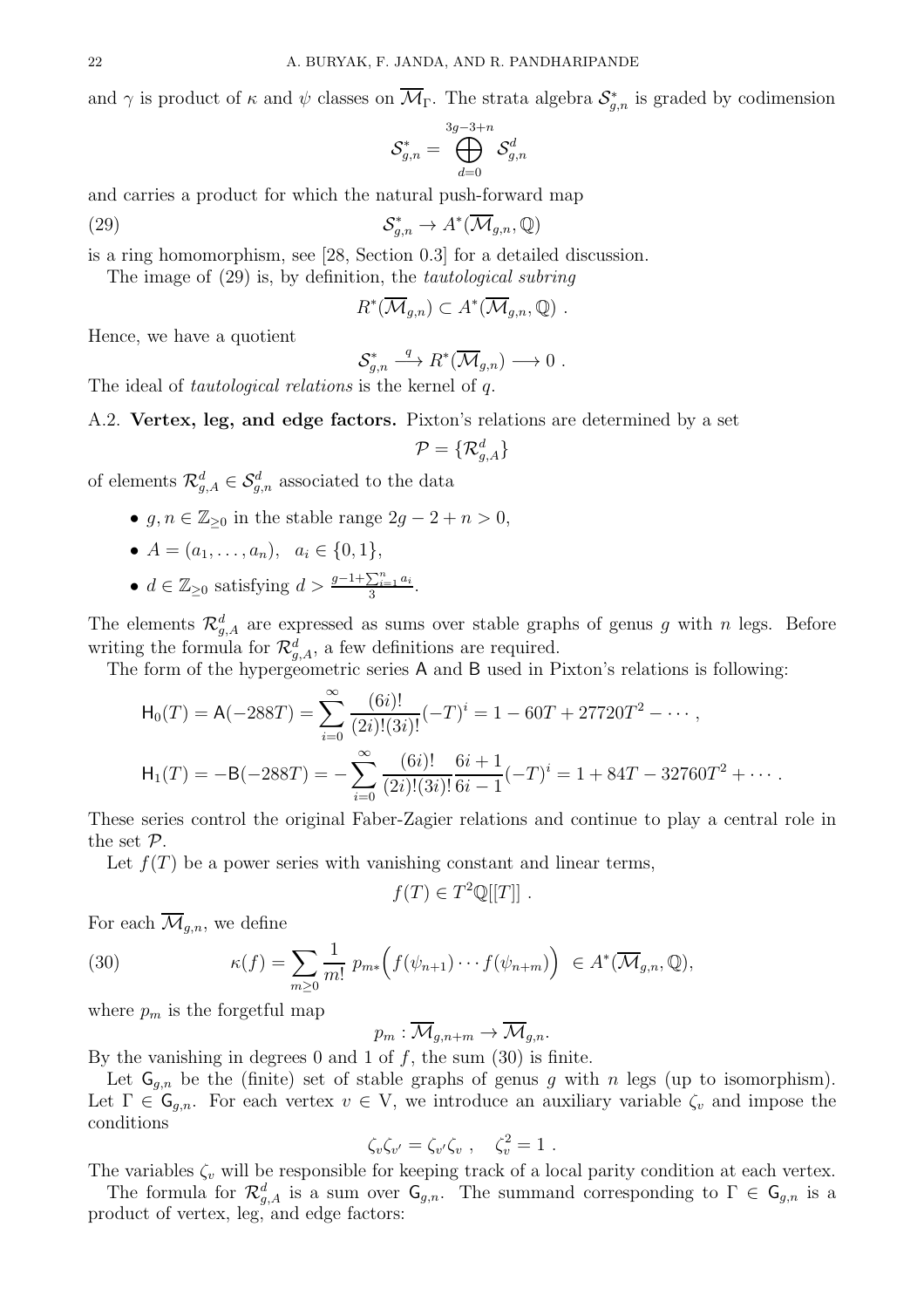- For  $v \in V$ , let  $\kappa_v = \kappa (T TH_0(\zeta_v T))$ .
- For  $l \in L$ , let  $H_l = \zeta_{v(l)}^{a_l} H_{a_l}(\zeta_{v(l)} \psi_l)$ , where  $v(l) \in V$  is the vertex to which the leg is assigned.
- For  $e \in E$ , let

$$
\Delta_e = \frac{\zeta' + \zeta'' - H_0(\zeta'\psi')\zeta''H_1(\zeta''\psi'') - \zeta'H_1(\zeta'\psi')H_0(\zeta''\psi'')}{\psi' + \psi''}
$$
  
= (60\zeta'\zeta'' - 84) + [32760(\zeta'\psi' + \zeta''\psi'') - 27720(\zeta'\psi'' + \zeta''\psi')] + \cdots,

where  $\zeta', \zeta''$  are the  $\zeta$ -variables assigned to the vertices adjacent to the edge e and  $\psi', \psi''$ are the  $\psi$ -classes corresponding to the half-edges.

The numerator of  $\Delta_e$  is divisible by its denominator due to the identity

$$
H_0(T)H_1(-T) + H_0(-T)H_1(T) = 2.
$$

Certainly,  $\Delta_e$  is symmetric in the half-edges.

A.3. Relations. Let  $A = (a_1, \ldots, a_n) \in \{0,1\}^n$ . We denote by  $\mathcal{R}_{g,A}^d \in \mathcal{S}_{g,n}^d$  the degree d component of the strata algebra class

$$
\sum_{\Gamma \in \mathsf{G}_{g,n}} \frac{1}{|\mathrm{Aut}(\Gamma)|} \frac{1}{2^{h^1(\Gamma)}} \,\left[\Gamma, \,\left[\prod \kappa_v \prod \mathsf{H}_l \prod \Delta_e\right]_{\prod_v \zeta_v^{\mathrm{g}(v)-1}}\right] \,\in \mathcal{S}_{g,n},
$$

where the products are taken over all vertices, all legs, and all edges of the graph Γ. The subscript  $\prod_v \zeta_v^{\mathsf{g}(v)-1}$  indicates the coefficient of the monomial  $\prod_v \zeta_v^{\mathsf{g}(v)-1}$  after the product inside the brackets is expanded.

We denote by  $P$  the set of classes  $\mathcal{R}^d_{g,d}$  for

$$
d > \frac{g - 1 + \sum_{i=1}^{n} a_i}{3}.
$$

By the following result,  $P$  is a set of tautological relations.

**Theorem 4** (Janda). Every element  $\mathcal{R}_{g,A}^d \in \mathcal{P}$  lies in the kernel of the homomorphism

$$
q: \mathcal{S}_{g,n}^* \to A^*(\overline{\mathcal{M}}_{g,n}, \mathbb{Q}) \ .
$$

Pixton's relations were conjectured first in [31] and and first proven to hold in  $H^*(\mathcal{M}_{g,n}, \mathbb{Q})$  in [28] using Witten's 3-spin theory and the Givental-Teleman classification of CohFTs. The Chow results of [16] are via a study of the equivariant Gromov-Witten theory of  $\mathbb{CP}^1$ . The application of the virtual localization formula [13] to the Gromov-Witten theory of  $\mathbb{CP}^1$  bypasses the need for Teleman's cohomological results, and the proof of [16] holds in Chow.

Both Witten's 3-spin theory and the equivariant Gromov-Witten theory of  $\mathbb{CP}^1$  are Chow *Field Theories*: the CohFT axioms are satisfied in the Chow rings  $A^*(\overline{\mathcal{M}}_{g,n}, \mathbb{Q})$ .

#### Question 4. Does the Givental-Teleman classification hold for semisimple Chow Field theories?

The proof of [28] would imply the Chow vanishing of Theorem 4 if the answer to Question 4 is yes. The classification of CohFTs by Teleman uses the stable cohomology of the moduli spaces of curves. Are such stability results valid in the Chow ring?

#### **REFERENCES**

- [1] A. Alexandrov, Open intersection numbers, Kontsevich–Penner model and cut-and-join operators, arXiv:1412.3772.
- [2] A. Buryak, Equivalence of the open KdV and the open Virasoro equations for the moduli space of Riemann surfaces with boundary, Letters in Mathematical Physics 105 (2015), 1427-1448.
- [3] A. Buryak, Open intersection numbers and a wave function of the KdV hierarchy, arXiv:1409.7957.
- [4] H-L. Chang, J. Li, and W.-P. Li, Witten's top Chern class via cosection localization, arXiv:1303.7126.
- [5] A. Chiodo, The Witten top Chern class via K-theory, J. Alg. Geom. 15 (2006), 681-707.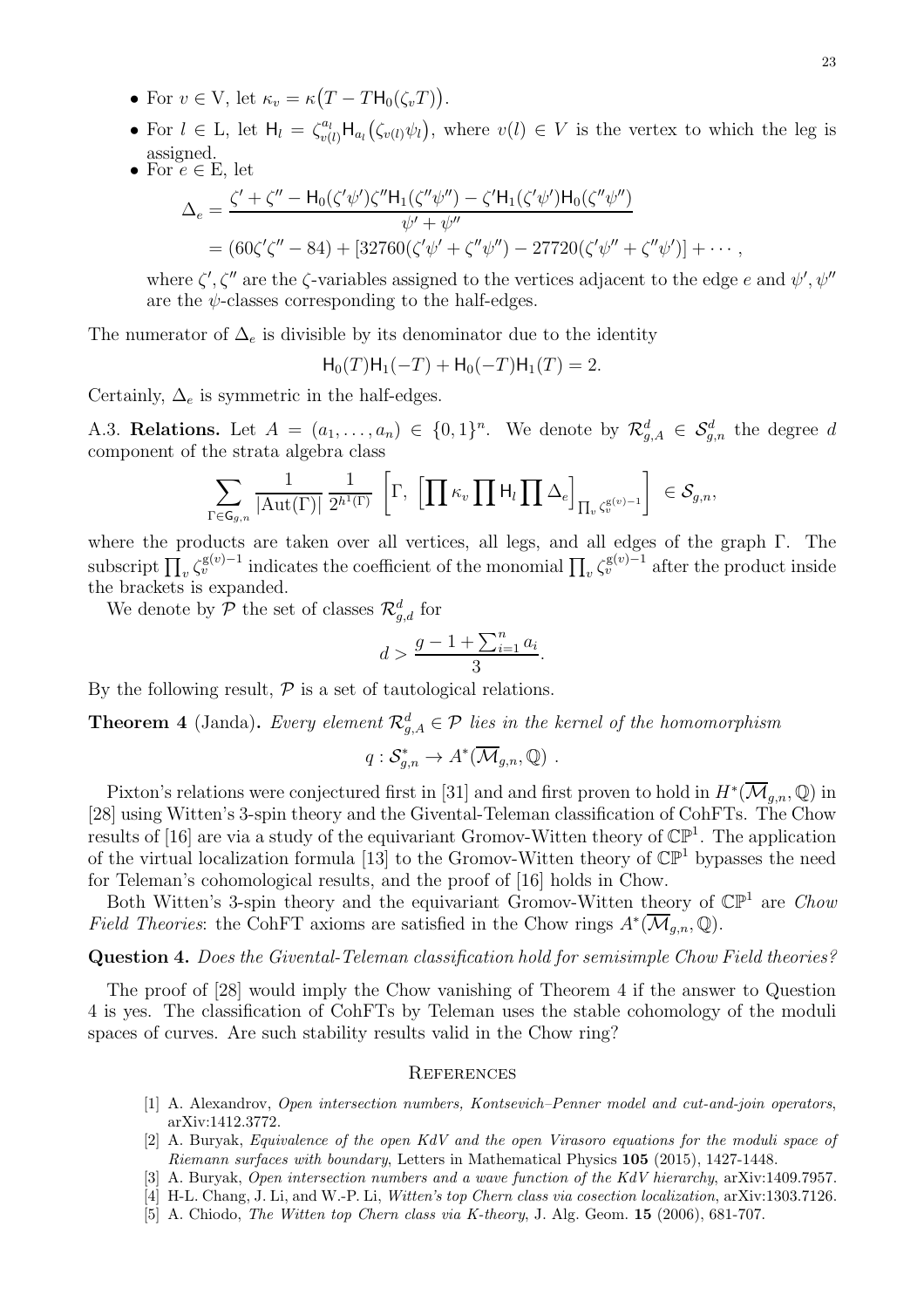- [6] E. Date, M. Kashiwara, M. Jimbo, and T. Miwa, Transformation groups for soliton equations in Nonlinear integrable systems-classical theory and quantum theory (Kyoto, 1981), 39-119, World Scientific: Singapore, 1983.
- [7] B. Dubrovin, Geometry of 2D topological field theories in Integrable systems and quantum groups (Montecatini Terme, 1993), Lecture Notes in Math. 1620, 120–348. Springer: Berlin, 1996.
- [8] A. Erdelyi, W. Magnus, F. Oberhettinger, F. G. Tricomi, Higher transcendental functions, Vol II, McGraw-Hill: New York, 1953.
- [9] C. Faber, A conjectural description of the tautological ring of the moduli space of curves in Moduli of curves and abelian varieties (the Dutch intercity seminar on moduli) (C. Faber and E. Looijenga, eds.), 109-129, Aspects of Mathematics E 33, Vieweg, Wiesbaden 1999.
- [10] H. Fan, T. Jarvis, and Y. Ruan, The Witten equation, mirror symmetry and quantum singularity theory, Annals of Math. 178 (2013), 1-106.
- [11] E. Getzler and R. Pandharipande, Virasoro constraints and Chern classes of the Hodge bundle, Nucl. Phys. B530 (1998), 701–714.
- [12] A. Givental, Gromov-Witten invariants and quantization of quadratic Hamiltonians, Mosc. Math. J. 1 (2001), 551-568.
- [13] T. Graber and R. Pandharipande, Localization of virtual classes, Invent. Math. 135 (1999), 487–518.
- [14] E. Ionel, Relations in the tautological ring of  $\mathcal{M}_g$ , Duke Math. J. 129 (2005), 157-186.
- [15] C. Itzykson, J.-B. Zuber. Combinatorics of the modular group. II. The Kontsevich integrals. International Journal of Modern Physics A 7 (1992), no. 23, 5661-5705.
- [16] F. Janda,Tautological relations in moduli spaces of weighted pointed curves, arXiv:1306.6580.
- [17] F. Janda, Comparing tautological relations from the equivariant Gromov-Witten theory of projective spaces and spin structures, arXiv:1407.4778.
- [18] F. Janda, Relations in the tautological ring and Frobenius manifolds near the discriminant, arXiv:1505.03419.
- [19] V. Kac and A. Schwarz, Geometric interpretation of the partition function of 2D gravity, Physics Letters B 257 (1991), 329-334.
- [20] M. E. Kazarian and S. K. Lando, An algebro-geometric proof of Witten's conjecture, Journal of American Mathematical Society 20 (2007), 1079-1089.
- [21] M. Kontsevich, Intersection Theory on the Moduli Space of Curves and the Matrix Airy Function, Communications in Mathematical Physics 147 (1992), 1-23.
- [22] M. Kontsevich, Y. Manin, Gromov-Witten classes, quantum cohomology, and enumerative geometry, Journal of American Mathematical Society 1 (1997), 607-653.
- [23] A. Marian, D. Oprea, and R. Pandharipande, The moduli space of stable quotients, Geom. Topol. 15 (2011), 1651–1706.
- [24] M. Mirzakhani, Weil-Petersson volumes and intersection theory on the moduli space of curves, JAMS 20 (2007), 1-23.
- [25] T. Mochizuki, The virtual class of the moduli stack of stable r-spin curves, Communications in Mathematical Physics 264 (2006), 1-40.
- [26] A. Okounkov and R. Pandharipande, Gromov-Witten theory, Hurwitz numbers, and matrix models. Algebraic geometry, Seattle 2005. Proc. Sympos. Pure Math., 80, Part 1, 325-414.
- [27] R. Pandharipande and A. Pixton, Relations in the tautological ring of the moduli space of curves
- [28] R. Pandharipande, A. Pixton, D. Zvonkine, Relations on  $\overline{\mathcal{M}}_{q,n}$  via 3-spin structures, JAMS (to appear).
- [29] R. Pandharipande, A. Pixton, D. Zvonkine, in preparation.
- [30] R. Pandharipande, J. Solomon, and R. Tessler Intersection theory on the moduli of disks, open KdV and Virasoro, arXiv:1409.2191.
- [31] A. Pixton, Conjectural relations in the tautological ring of  $\overline{M}_{g,n}$ , arXiv:1207.1918.
- [32] A. Pixton, The tautological ring of the moduli space of curves, Princeton Ph.D. 2013.
- [33] A. Polishchuk and A. Vaintrob, Algebraic construction of Witten's top Chern class in Advances in algebraic geometry motivated by physics (Lowell, MA,  $2000$ ),  $229-249$ , Contemp. Math. 276, AMS: Providence, RI, 2001.
- [34] J. Solomon and R. Tessler, in preparation.
- [35] C. Teleman, *The structure of 2D semi-simple field theories*, Invent. Math. 188 (2012), 525-588.
- [36] E. Witten,Two dimensional gravity and intersection theory on moduli space, Surveys in Differential Geometry 1 (1991), 243-310.
- [37] E. Witten, Algebraic geometry associated with matrix models of two- dimensional gravity in Topological methods in modern mathematics (Stony Brook, NY, 1991), 235-269, Publish or Perish: Houston, 1993.
- [38] E. Witten, Analytic continuation of Chern-Simons theory, arXiv:1001.2933.